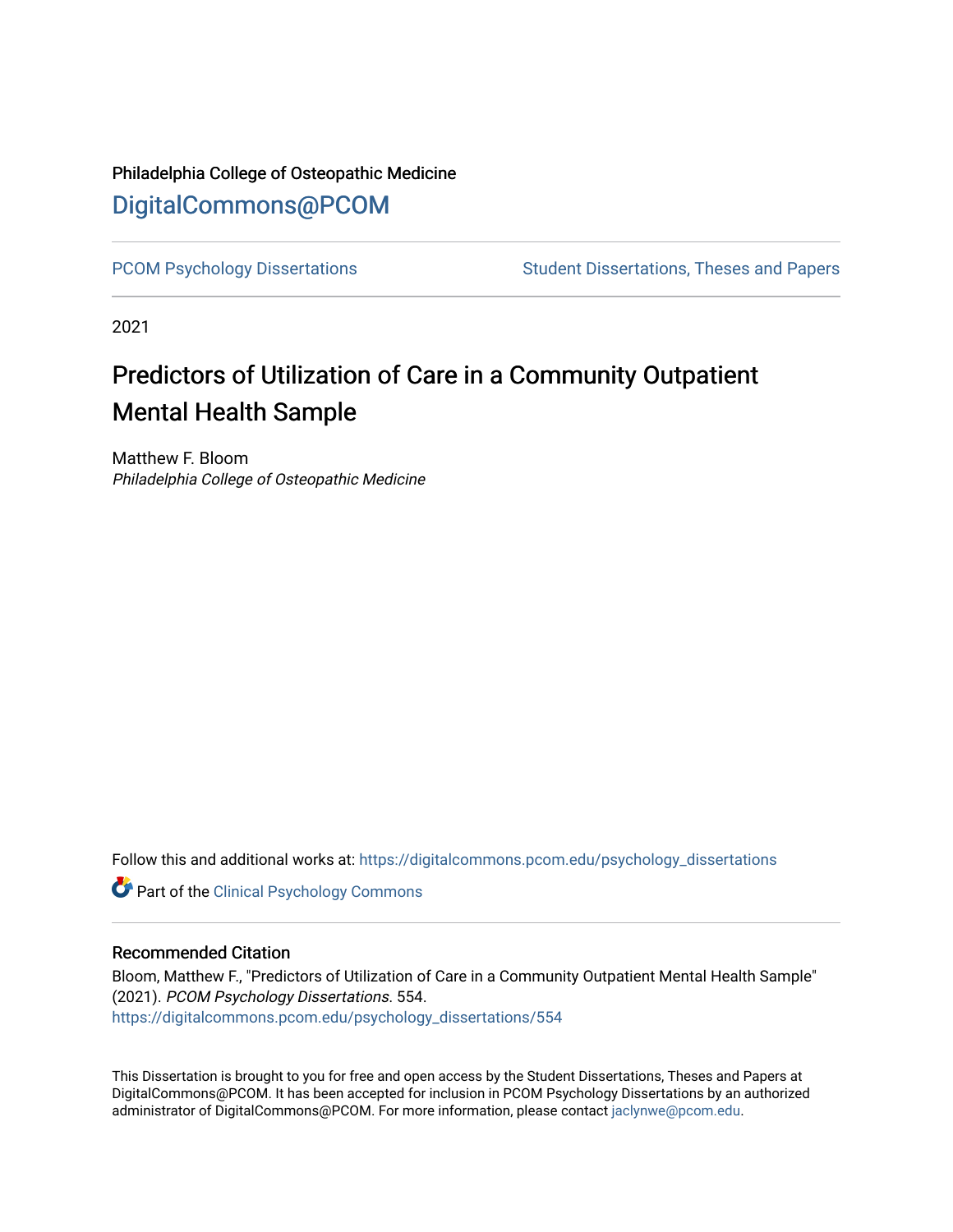Philadelphia College of Osteopathic Medicine School of Professional and Applied Psychology Department of Clinical Psychology

# PREDICTORS OF UTILIZATION OF CARE IN A COMMUNITY OUTPATIENT MENTAL HEALTH SAMPLE

By Matthew F. Bloom, MS, MS, CAADC, LPC

Submitted in Partial Fulfillment of the Requirements for the Degree of

Doctor of Psychology

June 2021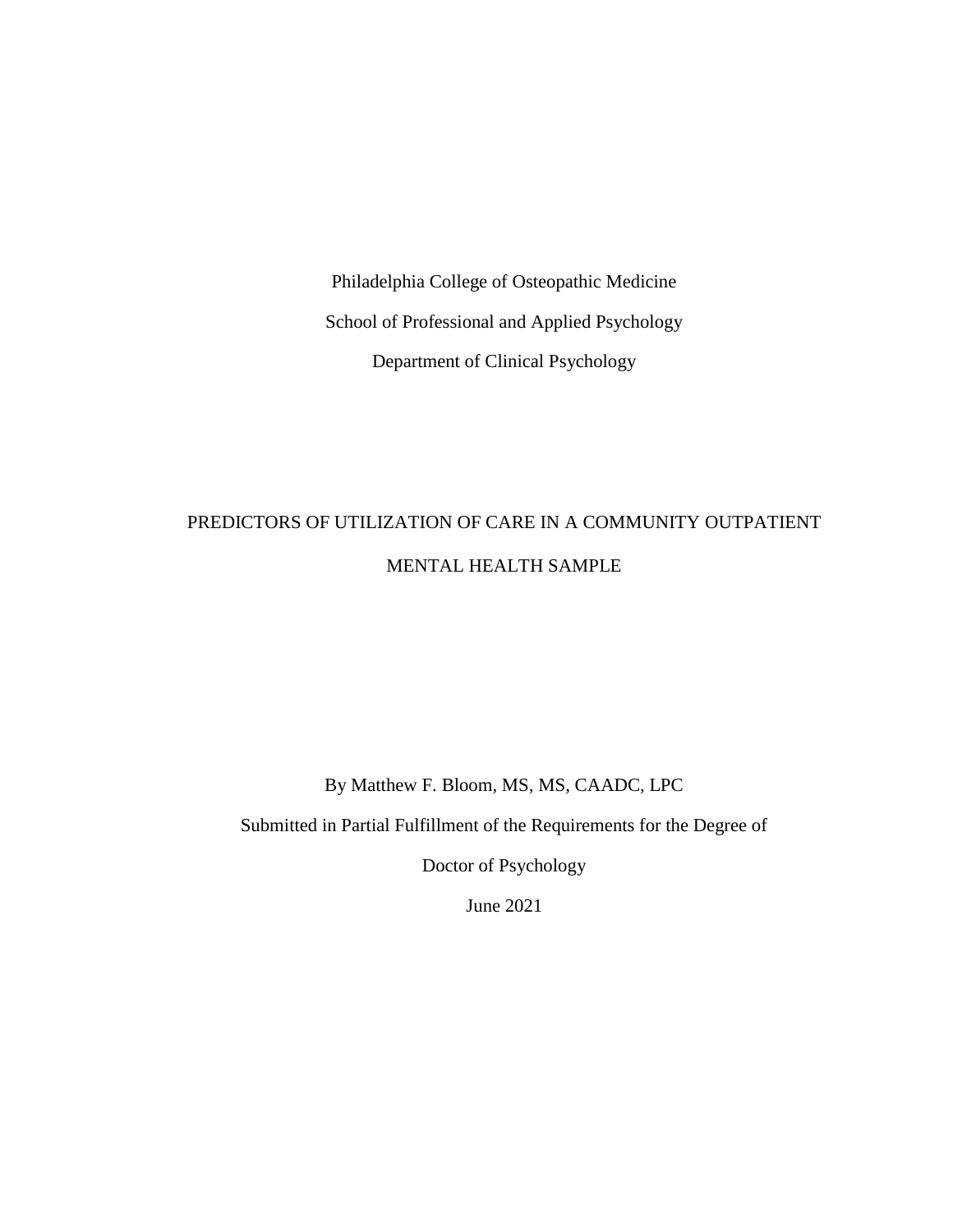# PCOM SCHOOL OF **PROFESSIONAL AND<br>APPLIED PSYCHOLOGY...**

DISSERTATION APPROVAL

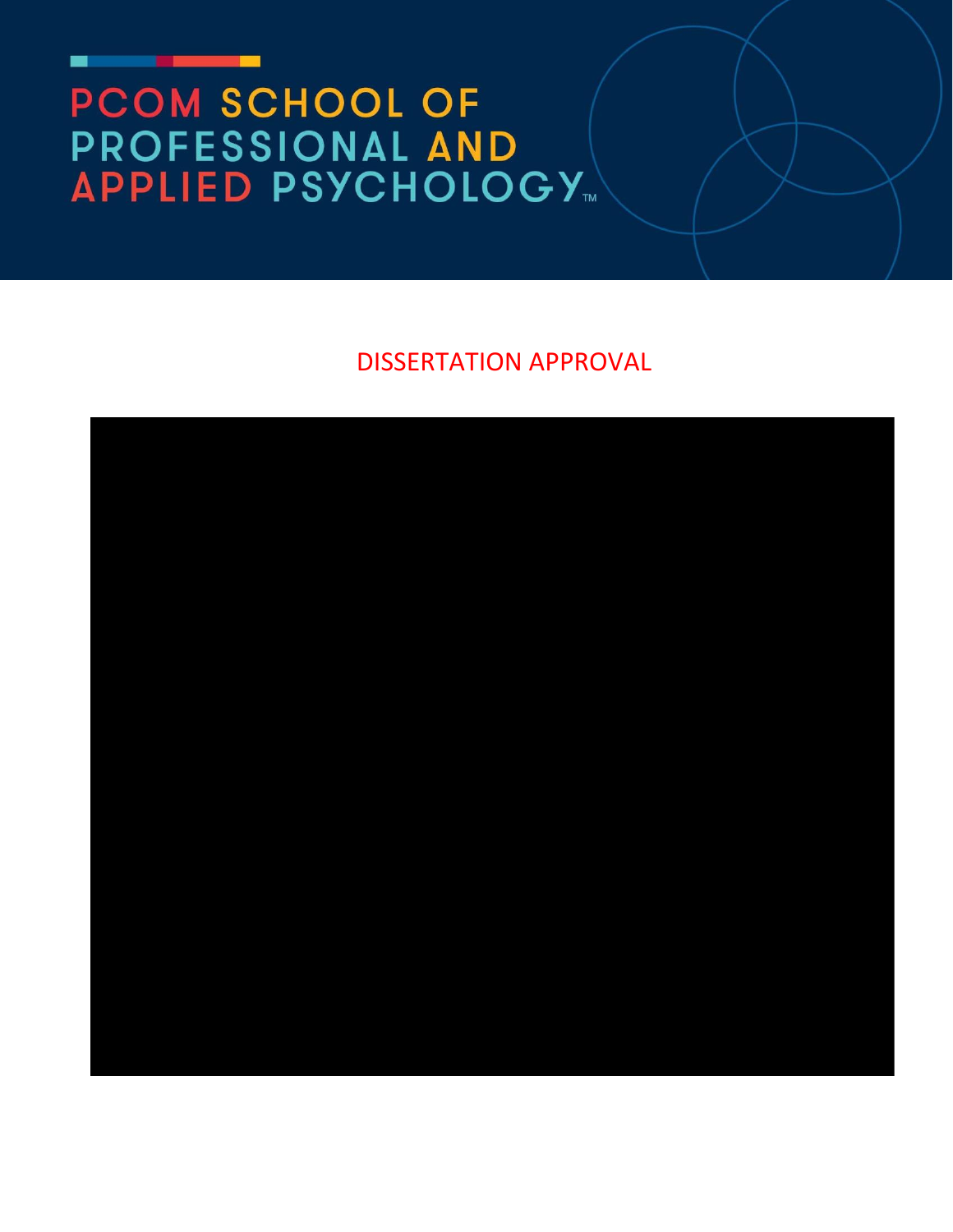# **Table of Contents**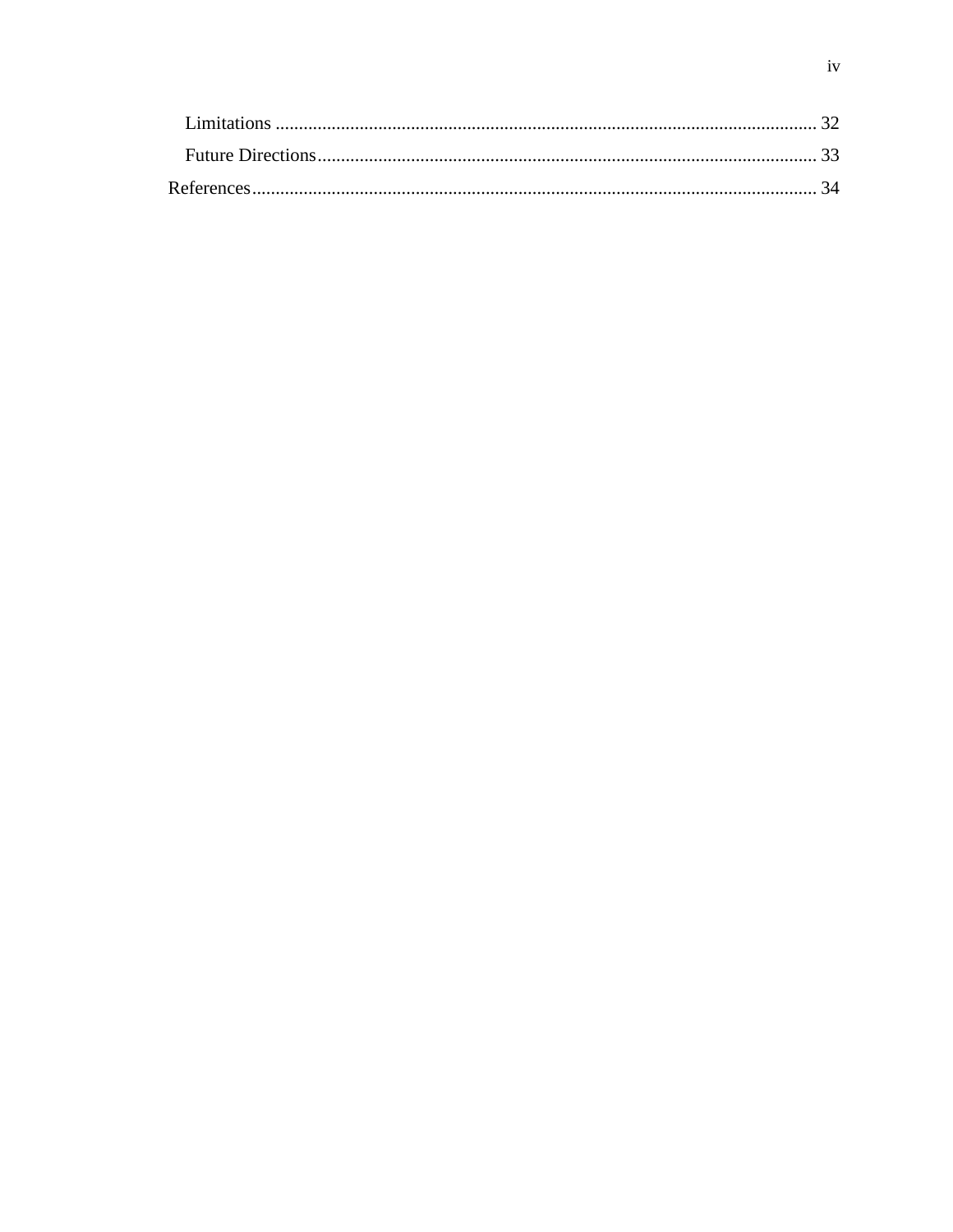#### **Abstract**

The term *superutilizer* is used to classify individuals who frequent emergency departments and inpatient medical settings for preventable reasons. The exact criteria for this term are unclear, and there is dearth of literature on how it applies to the outpatient medical setting and to mental health utilization. The purpose of this study was to identify potential client demographic and clinical variables predictive of the utilization of mental health services/resources, as measured by number of sessions attended over the course of treatment in an outpatient mental health setting. It was hypothesized there would be a predictive relationship between being female, younger, having higher Patient Health Questionnaire-9 (PHQ-9) and General Anxiety Disorder-7 (GAD-7) scores, having a diagnosis of bipolar disorder, seeing a psychiatrist, employment, service location (suburban or urban), referral source (personal or professional), number of comorbid/chronic conditions, and number of sessions attended. It was also hypothesized that there would be a significant decrease in PHQ-9 and GAD-7 scores over the course of treatment. The current study was conducted using archival records from the patient database of Delaware County Professional Services. Gender was the only variable that was significantly correlated with number of sessions attended  $(r = .114, p = .044)$ . The overall regression model was not significant, although it approached significance. There was a significant decrease in PHQ-9 and GAD-7 scores between baseline and the 12<sup>th</sup> session. Potential explanations of the results, limitations of the current study, and future directions are provided.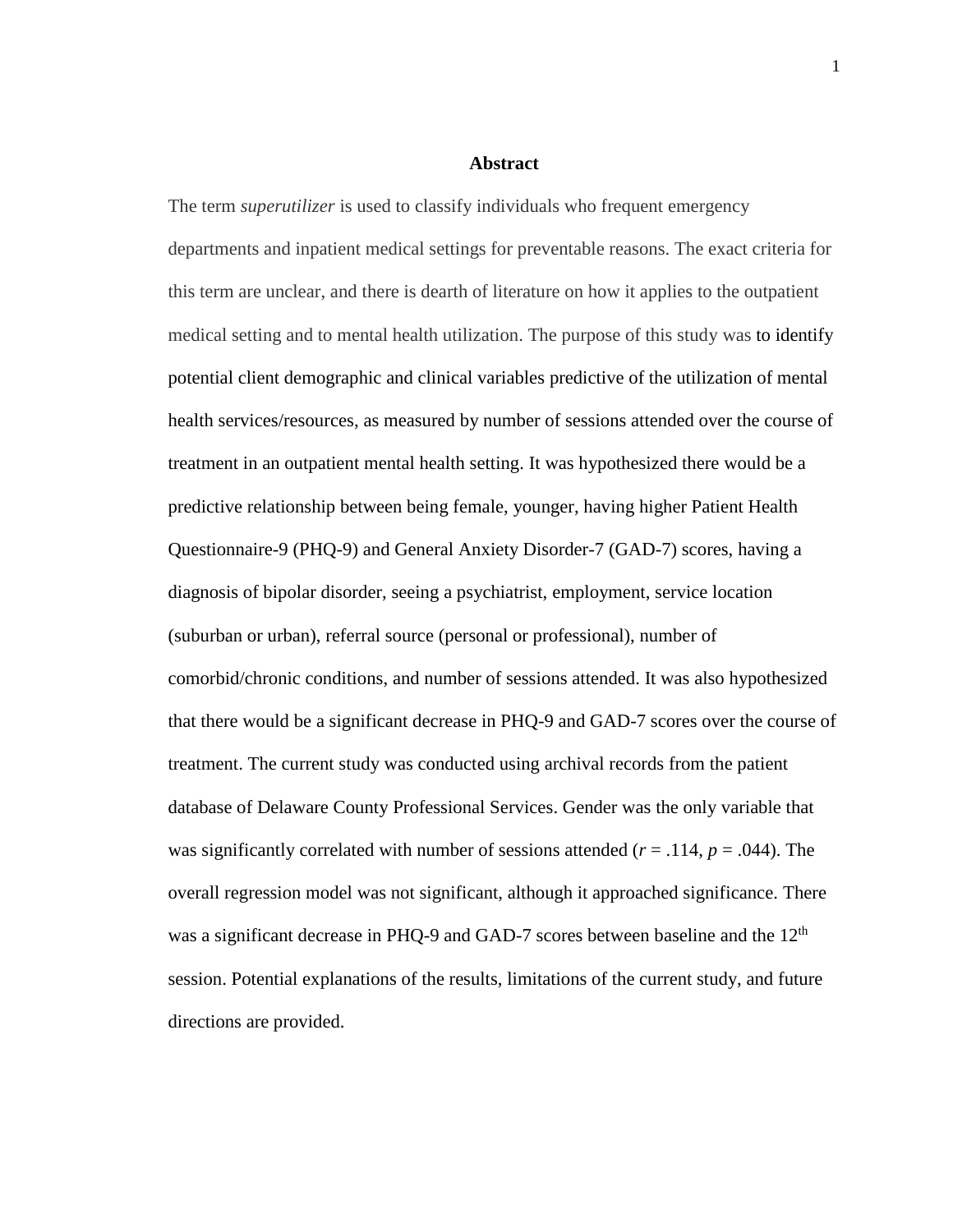#### **Chapter 1: Introduction**

*Superutilizer* is a relatively new term, coined by Jeffrey Brenner, MD, an American family physician, to refer to individuals who frequently visit emergency departments and or inpatient medical settings for arguably preventable reasons (Emeche, 2015). However, the exact criteria for defining a superutilizer remain unclear, and there is little research on utilization of outpatient medical or mental health services. Due to the dearth of literature surrounding utilization of outpatient mental health, it would be helpful to understand what factors predict overutilization of services, as defined by the number of sessions attended during a course of therapy. For the purposes of this study, an examination of client, therapist, and clinical predictors was conducted. This study addressed the following question: At the time of intake, what client *demographic* and *clinical* variables predict utilization of mental health services, as measured by number of sessions attended from initiation to the completion of therapy?

#### **Statement of the Problem**

A 2017 Texas Medicaid study found that only 13% of emergency department visits were considered unavoidable (Delcher, Yang, Ranka, Tyndall, Vogel, & Shenkman, 2017), meaning in almost 9 of 10 cases, the visits were not necessary. However, the lack of specific criteria for superutilization means that there is no agreedupon number of visits or period in which an individual must engage in order to qualify as a superutilizer. For the purposes of this study, a superutilizer was classified as an individual who engaged with their therapist every week for a period of over 1 year.

The literature has identified various factors that precipitate and/or maintain superutilization in medical settings. Gender, age, race, insurance, medical conditions, 2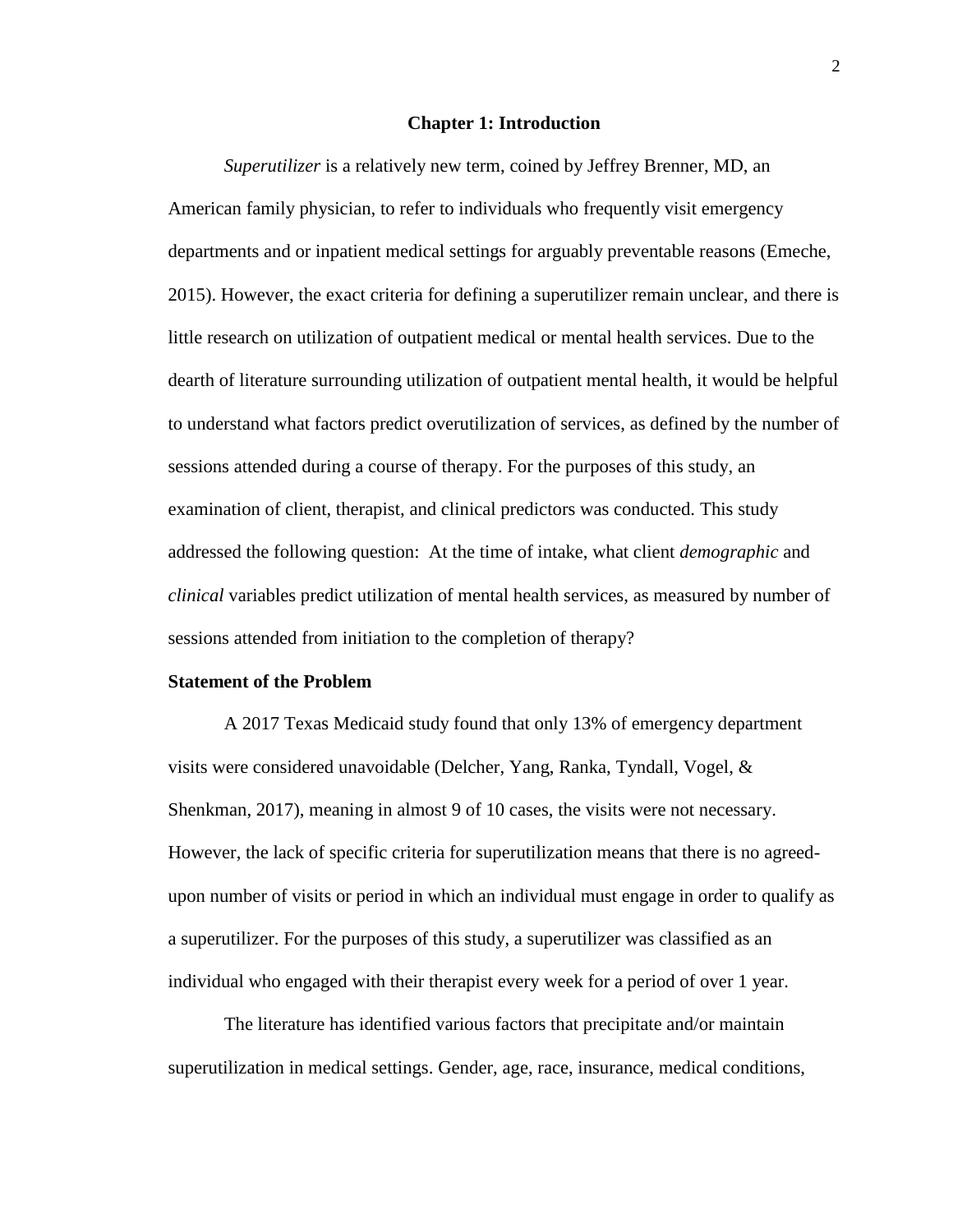behavioral health status, substance use, and socioeconomic status are just a few factors that have been identified as risk/protective factors. For example, having Medicaid insurance increased the odds of a medical readmission by 274% in some populations (Petrey et al., 2015). These same variables and others were used to examine outpatient mental health utilization.

As it pertains to age and gender, high users in medical settings comprised 0.5% of the population aged 50 to 74 and 2.6% of those aged 75 or older, but accounted for 45.6% and 56.1% hospitalization days, respectively(Rotermann, 2017). It was also found that having a neurological condition, being inactive, not having a partner, being at the end of life, and having comorbidities increased the odds of high use (Rotermann, 2017). According to Soril et al. (2016), in most healthcare systems, superutilizers were more likely to be female, older, and have a mental health diagnosis. Cunningham et al. (2017), however, had conflicting results, indicating that individuals with frequent emergency department visits were more likely to be African American, be younger, have a significant chronic illness burden, and to report fair or poor health. Lastly, more recent research conducted by Gil et al. (2018) contradicted some of the previous data; they found that a superutilizer was more likely to be African American, male, and Medicaid insured.

Cunningham et al. (2017) also identified other risk factors for future high cost use, such as low income (personal and household), living in high-dependency neighborhoods, and having less than a postsecondary education. Furthermore, high cost user status was most strongly associated with food insecurity, non-homeownership, and lower personal income. Lastly, living in a highly deprived or low ethnic concentration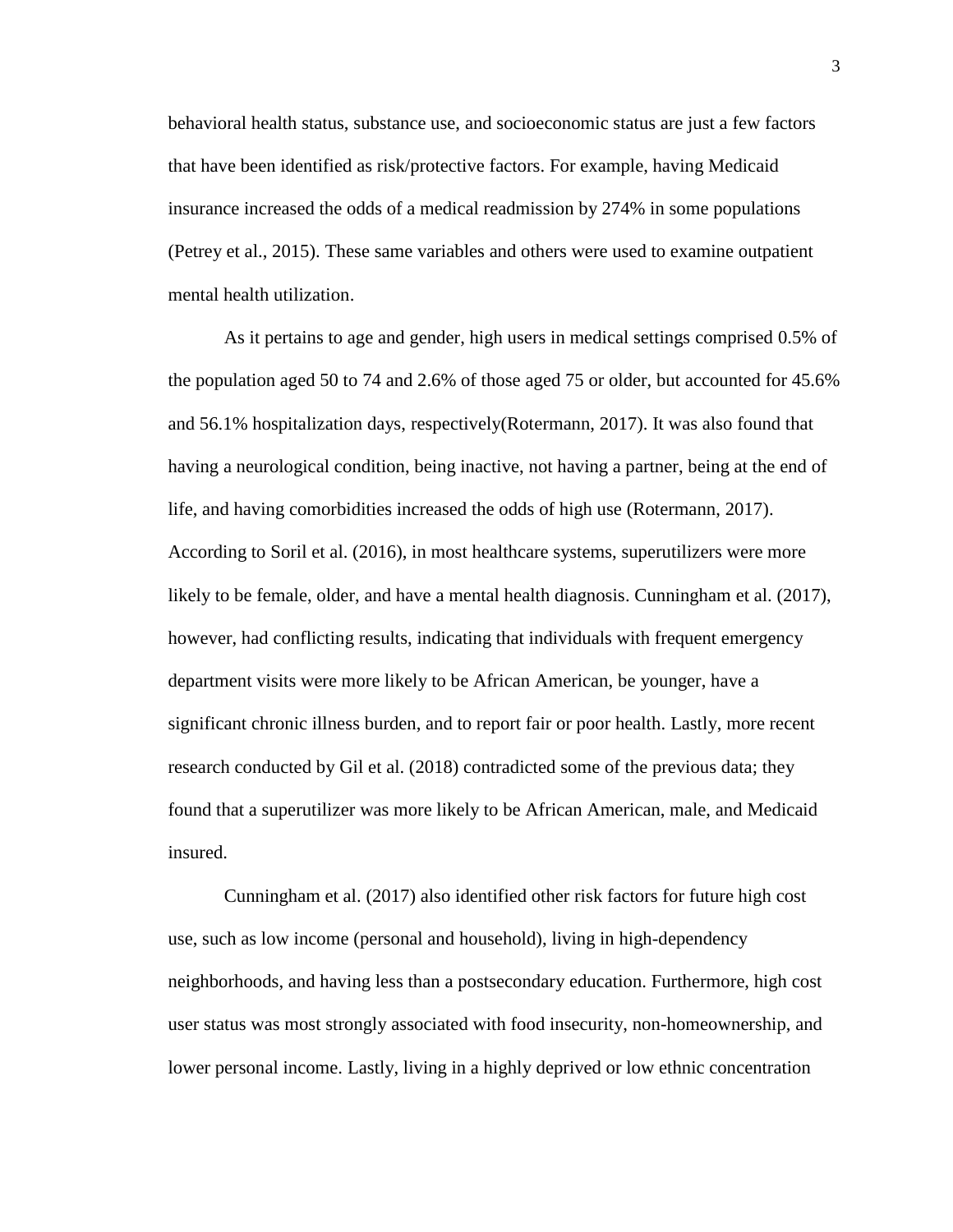neighborhood also increased the odds of becoming a high cost user (Fitzpatrick et al., 2015).

The consequences of medical superutilization are substantial. Some statistics indicate that just a small fraction of patients account for over 50% of health care costs (Westfall, 2014). A 2012 study found that one fifth of U.S. health care resources are used by the top 1% of superutilizer patients, and half the resources are used by the top 5% (Bush, 2012). In addition to high medical costs, these visits escalate from a micro level to a macro level, extending from the individual to the providers to the community to the health care system to the state and federal levels. Similarly, data produced by the Bureau of Economic Analysis Health Care Satellite Account (Blended Account) reflect that mental health treatment was tied for the  $11<sup>th</sup>$  highest spending category at \$89 billion dollars, not including institutionalization, between 2000 and 2012 (bea.gov). There was a 3% increase in cost per case to treat mental illness, and the number of mental health cases grew faster than the average number for all health treatments (bea.gov). Furthermore, according to the Global Burden of Disease Study (2015), mental health and substance use disorders are the leading causes of disease burden in the U.S. (first for females and third for men), and the U.S. has the highest rate of deaths from mental health and substance use disorders among comparable countries.

In sum, superutilization by those who overuse the healthcare system is a common, critical, and costly phenomenon. Identifying factors that precipitate and maintain superutilization may assist in reduce the burden it places on patients, physicians, and the overall health care system. This burden includes substantial financial costs (Seaberg et al., 2017). Mental health treatment is an enormous expenditure, the cost is increasing, and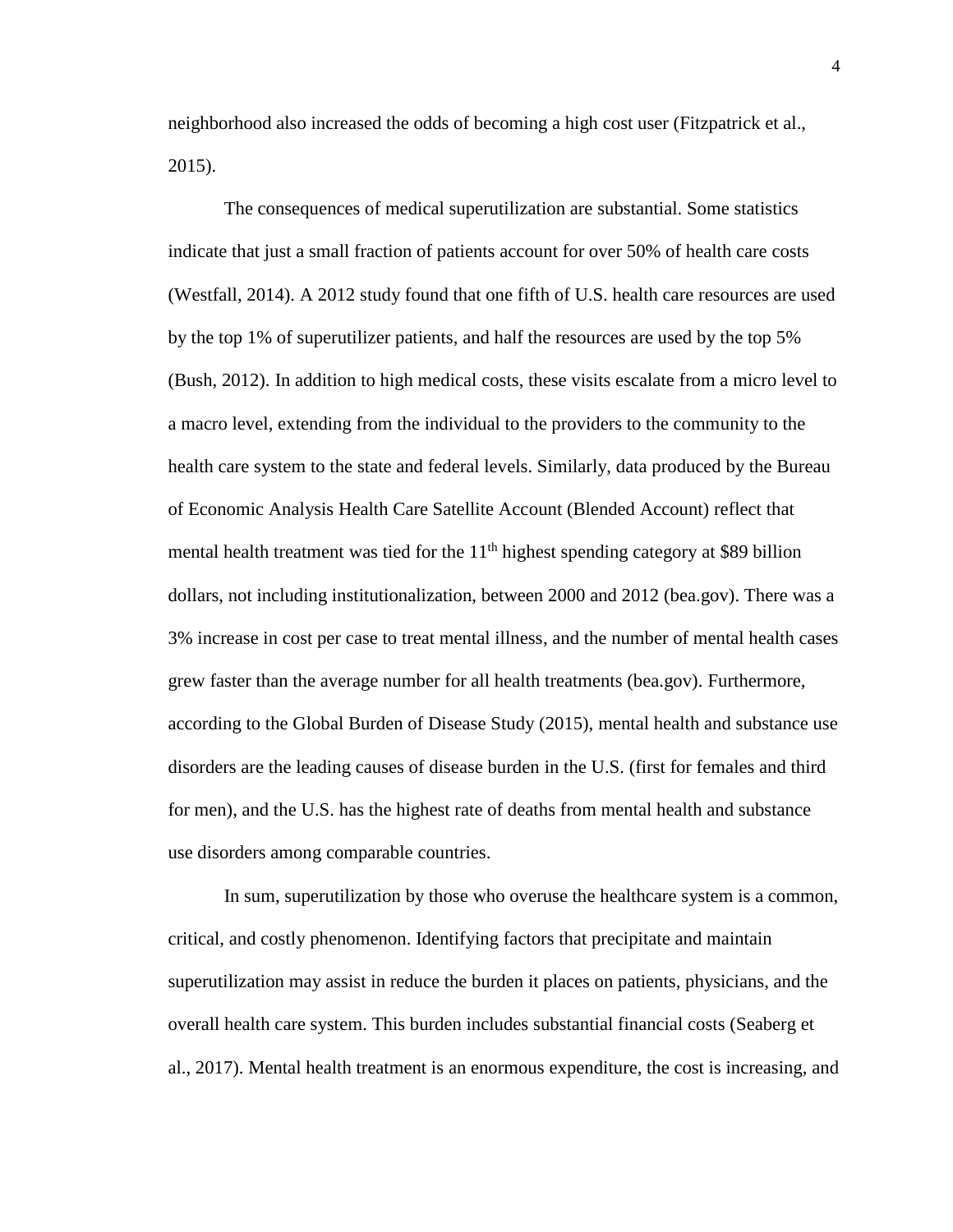the number of cases is on the rise. Considering this and extrapolating from the literature on superutilization in medical settings, it will be beneficial to better understand the factors that contribute to mental health utilization. This will assist treatment providers in ensuring adequate resources to meet the needs superutilizers, while also targeting those who may not be engaging in services but would benefit from them. For example, the Kaiser Family Foundation Health Tracking Poll (2016) found that one in five Americans reported they or a family member did not receive needed mental health services and of those with serious mental illness, 35% were not receiving mental health treatment (Firth et al., 2016).

#### **Purpose of the Study**

The primary aim of this study was to identify potential client demographic and clinical variables predictive of mental health services/resources utilization, as measured by number of sessions attended over the course of treatment in an outpatient mental health setting. Client *demographic* variables (gender, age, employment status, and service location) and *clinical* variables (depression level, level of anxiety, seeing a psychiatrist, diagnosis of bipolar disorder, number of comorbid/chronic conditions, and professional referral source) were investigated as possible predictors of outpatient mental health services (number of sessions attended from initiation to completion of therapy). These predictive factors have yet to be thoroughly explored as they pertain to outpatient mental health utilization. However, using the superutilization literature concerning emergency departments and/or inpatient medical settings as a backdrop provided guidance on what factors are likely to have predictive value regarding utilization. Information gained from this study may help treatment providers to better meet the needs of those who engage in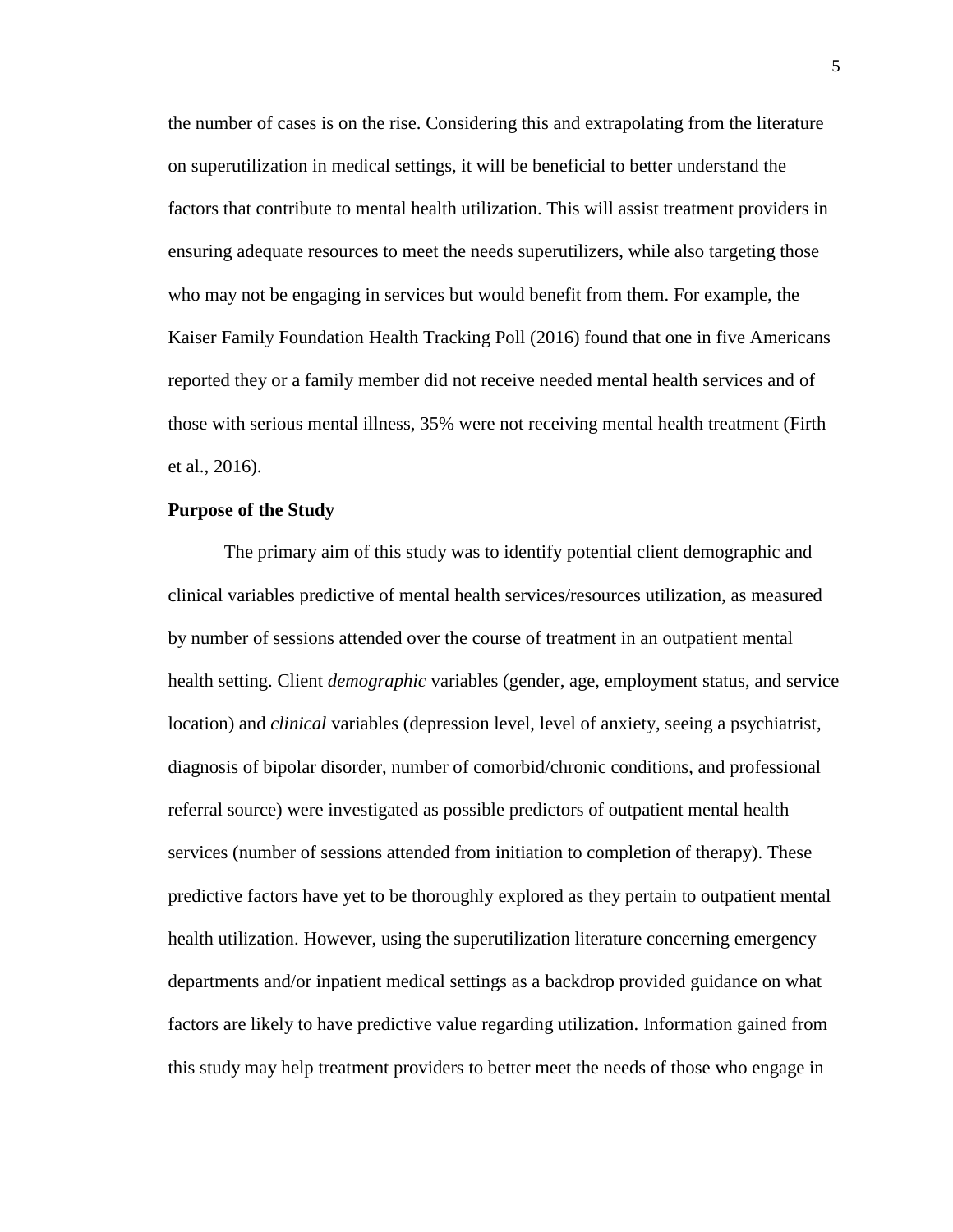mental health treatment through appropriate allocation of resources, while also targeting those who would benefit, but are not currently engaged in services.

#### **Research Questions and Hypotheses**

#### *Research Question*

At the time of intake, what client demographic variables (gender, age, service location, and employment status) and clinical variables (diagnosis of bipolar disorder, seeing a psychiatrist, professional referral source, number of comorbid/chronic conditions, depression level (as measured by the Patient Health Questionnaire-9, or PHQ-9), level of anxiety (as measured by the General Anxiety Disorder-7, GAD-7) predict utilization of mental health services (as measured by number of sessions attended from initiation of therapy to the completion of therapy)?

#### *Hypotheses*

It was hypothesized that there would be a predictive relationship between being female, being younger, having higher PHQ-9 and GAD-7 scores, having a diagnosis of bipolar disorder, seeing a psychiatrist, being employed, service location (suburban or urban), referral source (personal or professional), number of comorbid/chronic conditions, and number of sessions attended.

It was also hypothesized that there would be a significant decrease in PHQ-9 and GAD-7 scores over the course of treatment (initial, fourth session, eighth session, and  $12<sup>th</sup>$  session).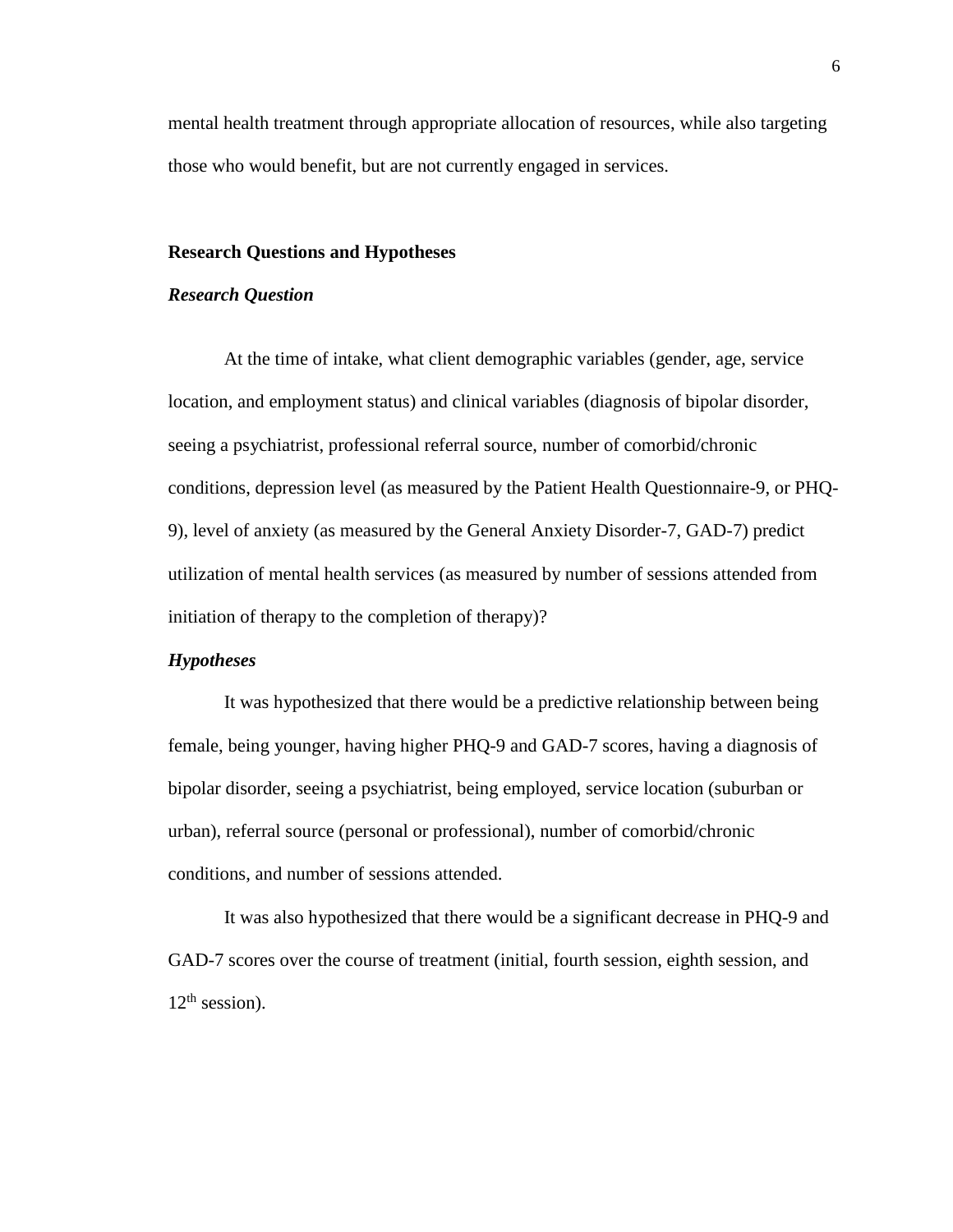#### **Chapter 2: Review of the Literature**

**Age**

One of the variables considered in this study that may overlap with superutilization in medical settings is chronological age, as age may also moderate outpatient mental health utilization. DiNapoli et al. (2016) examined mental health utilization among veterans recently diagnosis with depression or anxiety. The research compared engagement in mental health services among older adults (65+), middle-aged adults (36-64), and younger adults (18-35) after diagnosis. Age was one of the strongest predictors of mental health services utilization among the veterans studied. Specifically, younger adults were 3 times more likely to utilize mental health services than older adults. Middle-aged adults utilized services less often than the younger adults, but more than the older adults. This research supports that younger adults are more likely to utilize psychological services than middle-aged adults and older adults.

#### **Biological Sex**

Biological sex is another variable considered in this study that may have similar moderating effects as in medical utilization. Parent et al. (2018) found that women seek mental health treatment much more frequently than men. Their research aimed to identify what factors may influence utilization among men. The outcomes were congruent with previous research that White, older, more depressed, and non-heterosexual men are more likely to utilize mental health services. Whereas men in general may not engage in therapeutic services as often as women, some factors influence engagement in mental health services by men. This aligns with medical utilization research, as females tend to utilize medical services much more frequently than men (Soril et al., 2016).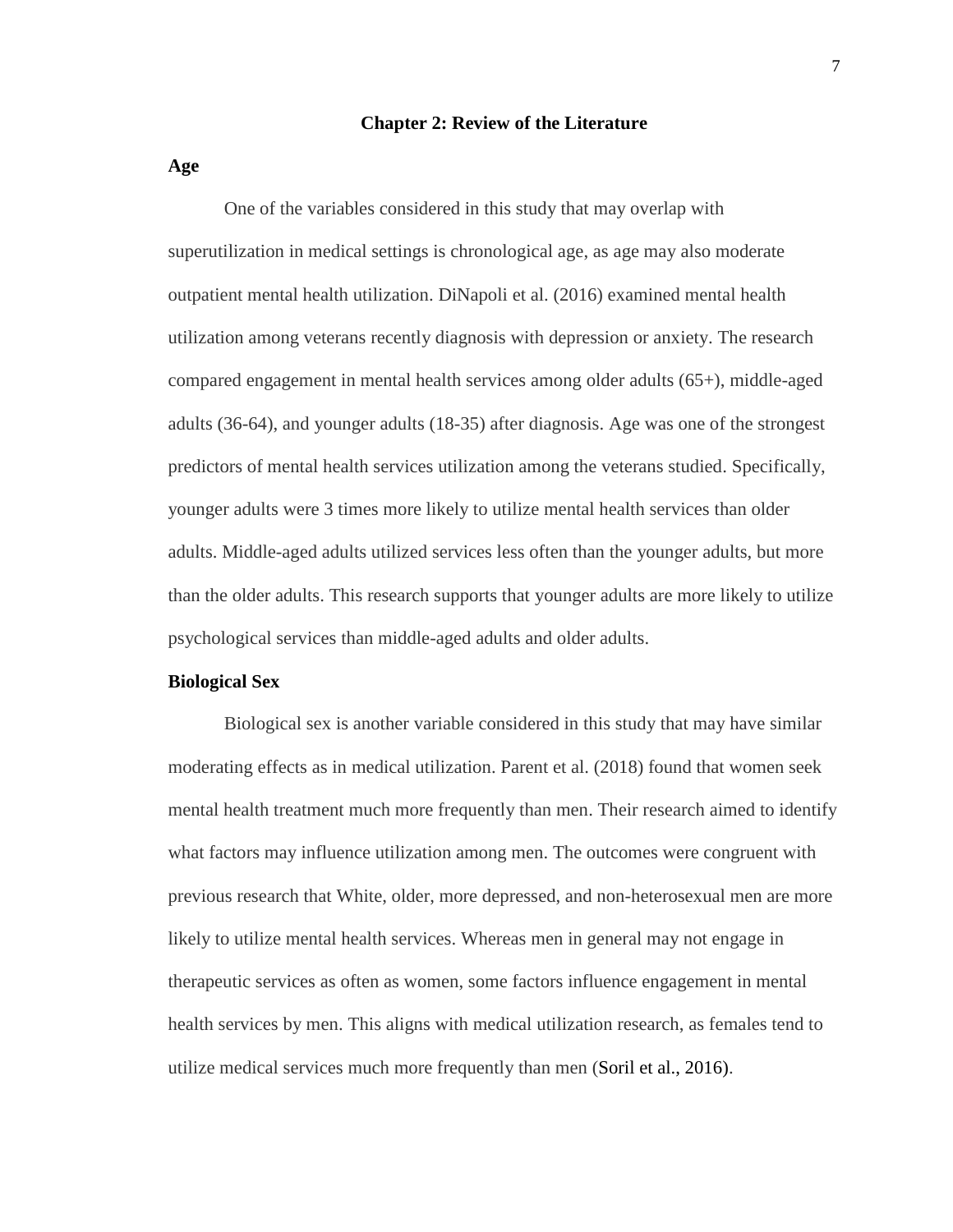#### **Type of Insurance**

It has been established that older adults do not engage in psychotherapy as often as younger individuals and that females engage at a higher rate than males. However, research conducted by Choi et al. (2016) used data from the National Survey on Drug Use and Health from the years 2008 to 2012. They examined two groups: individuals from 50 to 64 years of age and those over the age of 65. Congruent with prior research, 16% of those in the 50 to 64 age group engaged in mental health treatment, whereas 10% of the 65 and over group used inpatient or outpatient mental health treatment in the preceding year. However, Choi et al. also found that public insurance (VA/military insurance, Medicaid, and Medicare) and mental health severity significantly increased the probability of outpatient treatment utilization. Private insurance was not a factor in mental health utilization or engagement. This research aligns with medical utilization research, as it Gil et al. (2018) noted that individuals with Medicare are more likely to be superutilizers.

#### **Marital Status**

One of the few variables in addition to age, gender, and insurance that can predict or influence medical utilization and mental health is relationship status. Whitton et al. (2013) studied university students' alcohol use, including binge drinking, and symptoms of depression. Findings suggested that females in a dating relationship reported fewer symptoms of depression than those who were single. However, for both males and females, being in a relationship was associated with fewer problematic drinking behaviors. This suggests that those in a committed relationship are less likely to engage in therapy because they have depressive symptoms and problematic drinking behaviors.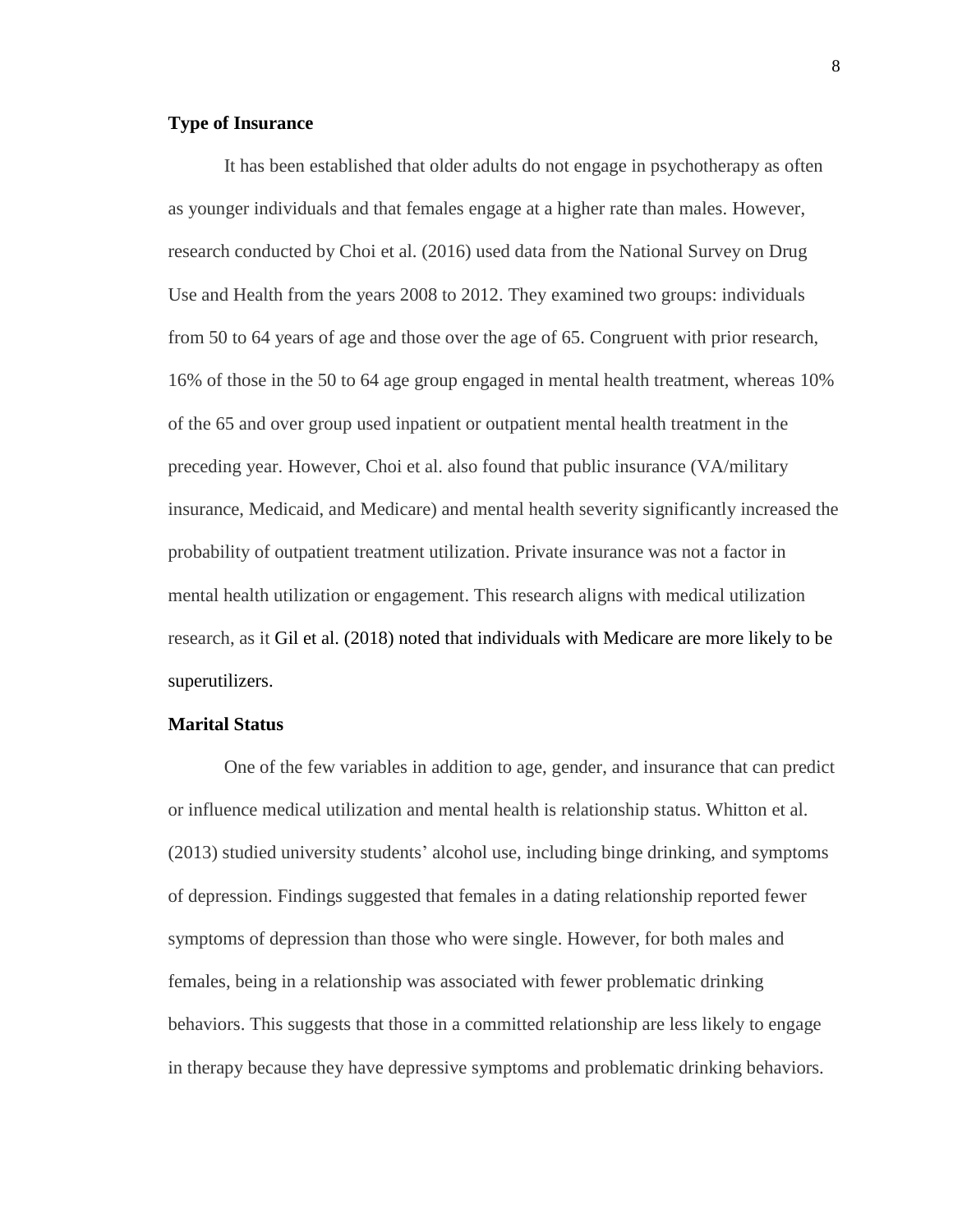This aligns with research from Rotermann (2017), who found that individuals who were single were more likely to utilize medical services.

The research appears to support that being in a relationship may facilitate better mental health for most individuals. Research conducted by Gibb et al. (2011) specifically explored whether individuals in a cohabitating relationship had the same positive mental health as those who were married. Rates of substance use behaviors, suicidal behavior, and depression were significantly associated with longer duration of relationships, even after considering other factors that may covary, such as prior mental health problems. Furthermore, they found that in most cases, gender did not play a role in the associations. Lastly, being legally married did not impact the protective effect that relationship duration had on mental health for both males and females.

Individuals who are in a relationship, especially one of longer duration, seem to have better mental health. It is unclear, however, whether better mental health influences engaging and/or maintaining the relationship or the relationship influences better mental health. Research conducted by Braithwaite and Holt-Lunstad (2017) indicated that those with fewer mental health struggles were more likely to be in a relationship, whereas being in a relationship seemed to facilitate better mental health. Findings suggested that more committed relationships, perhaps even marriage, were associated with better mental health than less committed relationships. They also found that relationship status more strongly influenced mental health than mental health influenced the relationship. This provides evidence that being in a more committed relationship may confer protective factors against requiring mental health treatment.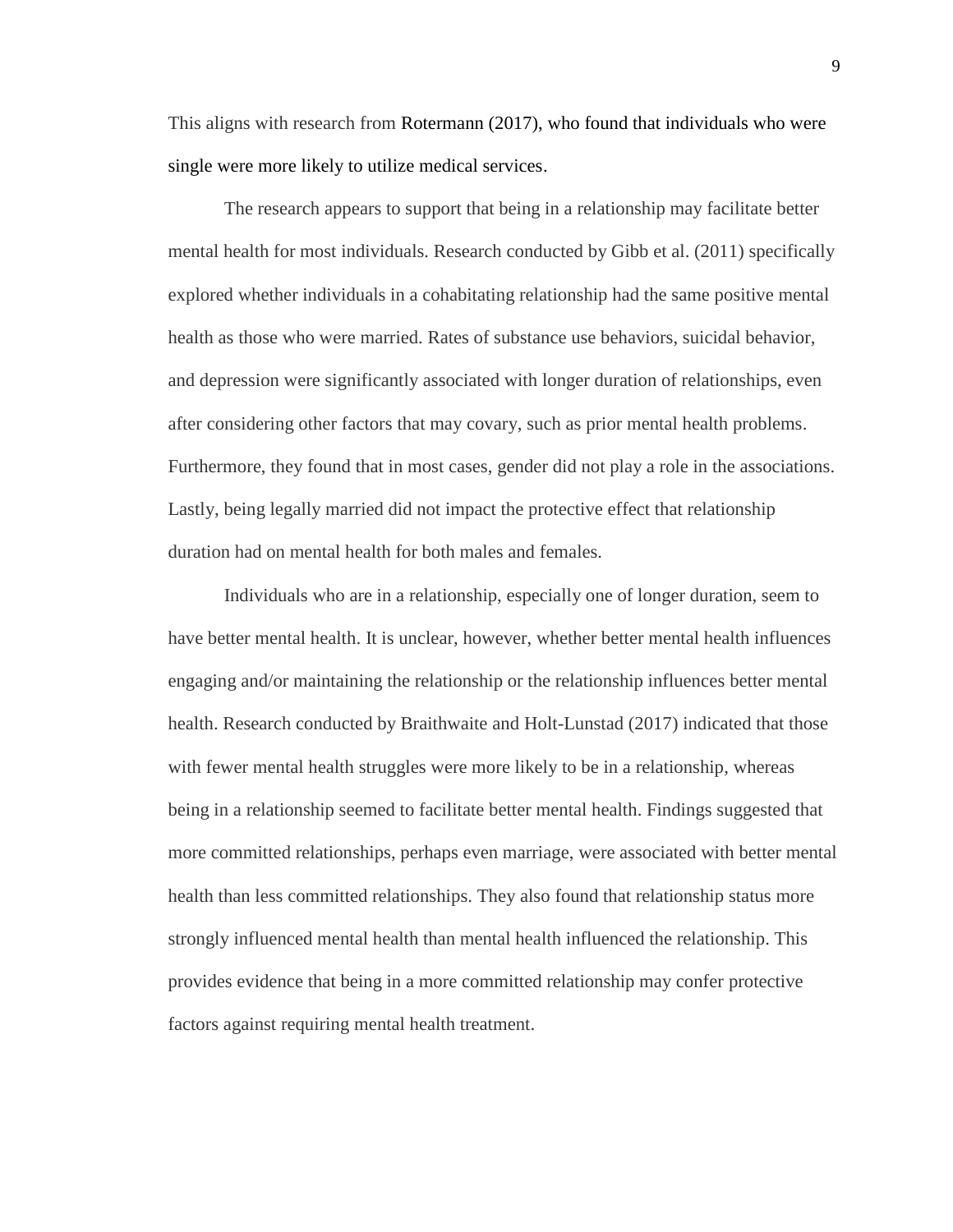Another study conducted by Whitton et al. (2018) examined relationship status as it pertains to mental health in diverse sexual minority youth. Literature supports that being in a romantic relationship for heterosexual adults is a mental health protective factor and similarly, the racially diverse sexual minority overall youth reported less psychological distress when they were involved in a relationship than when they were not. Psychological distress was increased for White and bisexual individuals involved in a relationship, whereas Black and gay/lesbian individuals reported lower psychological distress. These findings suggest that Black and gay/lesbian individuals have greater protection against psychological distress when in a relationship, which may ultimately decrease their involvement with mental health services. However, there was no association with relationship status in White sexual minority youth. Relationship involvement was predictive of greater distress in bisexuals.

#### **Number of Sessions**

It is important to understand the factors that influence the number of psychotherapy sessions in which patients engage. Stanley et al. (2017) examined attention seeking and reassurance seeking as they pertain to psychotherapy engagement. They defined engagement as number of sessions attended and duration of treatment in months. It was determined that duration of treatment was not influenced by reassurance seeking or attention seeking, as it accounted for only a trivial difference in engagement in psychotherapy. Additionally, sociodemographic and diagnostic factors did not influence the association between reassurance-seeking or attention-seeking behaviors and psychotherapy engagement. This research provides evidence that, in general, individuals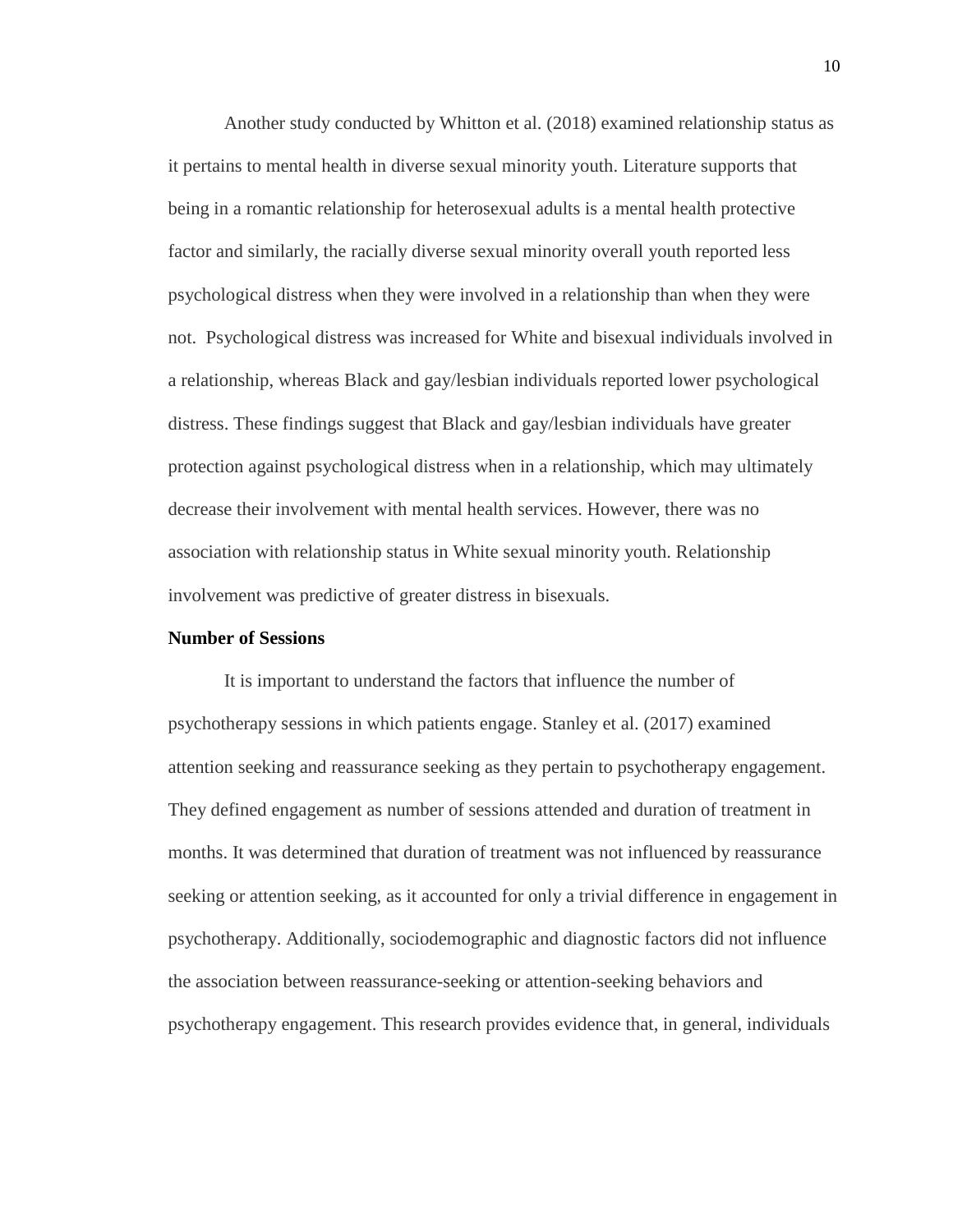are not engaging in psychotherapy for pathological reassurance seeking and or attention seeking.

#### **Referral Source**

Referral sources, especially from a medical perspective, can also play a role in mental health utilization. Psychological issues are typically reported during visits to a primary care physician. The physician may make a referral to an outside mental health service provider, but very few patients will follow through with such referral. It is becoming more common for a psychologist to be available in the primary care office to increase engagement in and utilization of mental health services. Miller-Matero et al. (2015) conducted research to determine factors that predicted engagement with and utilization of a primary care psychologist. Over two thirds of patients referred engaged in an initial session with the psychologist, over half of whom had never received services from a behavioral health specialist. For almost two thirds of the patients who engaged in an initial session, a subsequent session was recommended. Over half attended their second session. Previous behavioral health treatment, years of education, race, age, and gender were not found to have any predictive value for attending the second or subsequent sessions.

#### **Pharmacotherapy**

An important element of mental health treatment is whether it includes pharmacotherapy. In 2017, Swift et al. conducted a meta-analysis to explore the impact of pharmacotherapy on the utilization of mental health treatment. In general, they found that if treatment involves only pharmacotherapy, individuals are more likely to refuse prescribed treatment at the outset. In fact, the refusal rate for pharmacotherapy alone was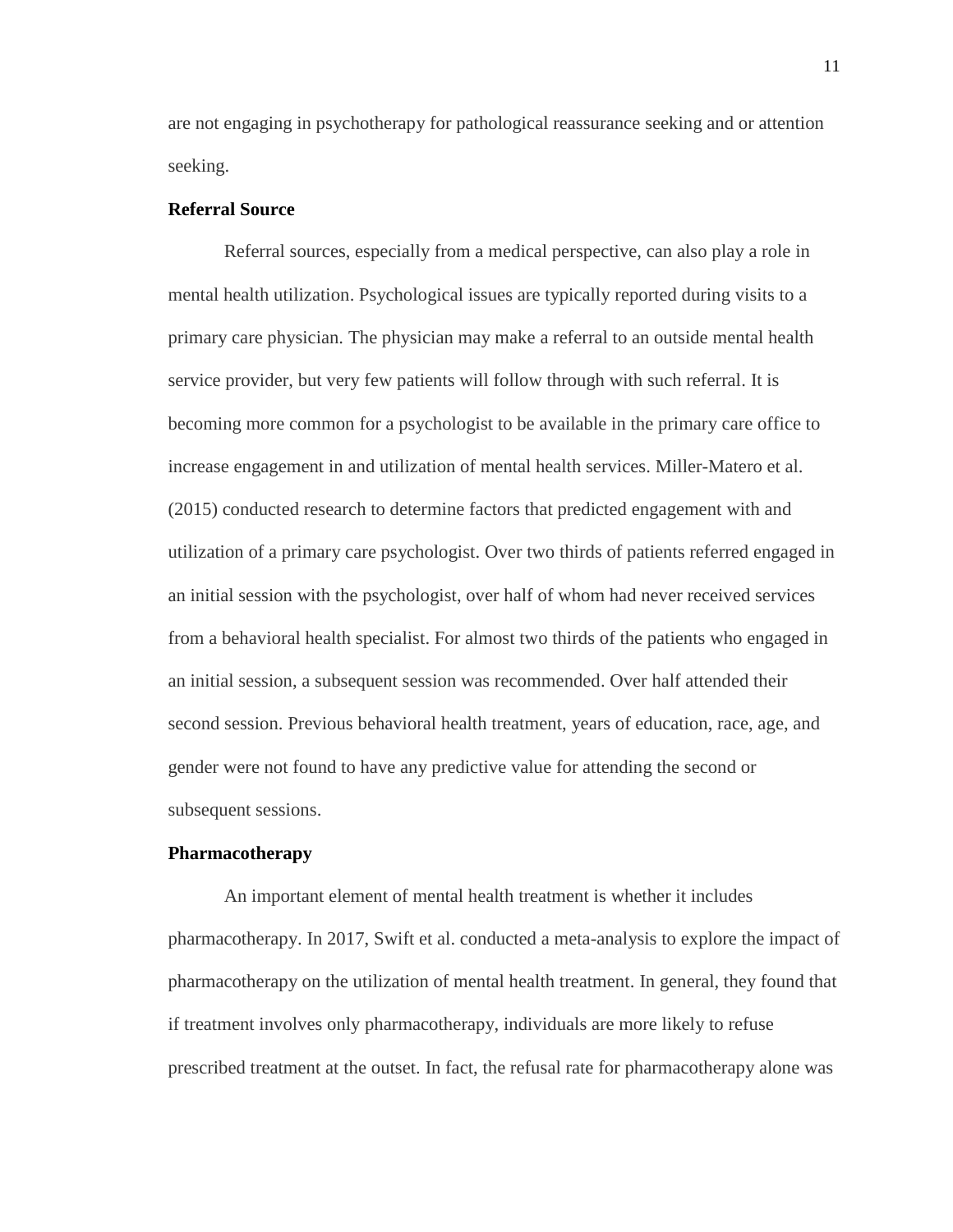almost twice that of psychotherapy alone. Among individuals who did engage in treatment, the same hold true: those receiving pharmacotherapy only were 1.2 times more likely to drop out early. Lastly, there was no apparent difference between combination treatments and psychotherapy alone or combination treatments and pharmacotherapy only.

Another meta-analysis was conducted by McHugh et al. (2013) that included 34 articles that met the inclusion criteria from an initial 644 articles. The authors were interested in the percentage of individuals reporting a preference for pharmacological treatment over psychological treatment. In the articles included in the analysis, 75% of individuals preferred psychological treatment, which was significantly higher than equivalent preference. Furthermore, it was found that women and younger individuals were significantly more likely to prefer psychological treatment. Overall, the literature supports a threefold preference for psychological treatment over pharmacological intervention.

#### **Diagnosis**

As with medical diagnoses and impact on service utilization, mental health diagnoses can impact mental health utilization. In fact, mental health can also influence medical utilization. For example, according to the Health Care Cost and Utilization Project National Inpatient Sample, 2014 (Fingar et al., 2017), at U.S. hospitals, about 13% of mental health discharges and 10% of substance use discharges are readmitted within 30 days. According to results from the 2015 National Survey on Drug Use and Health, 18% of adults in the United States had an emotional, behavioral, or mental disorder (Center for Behavioral Health Statistics and Quality, 2015). According to the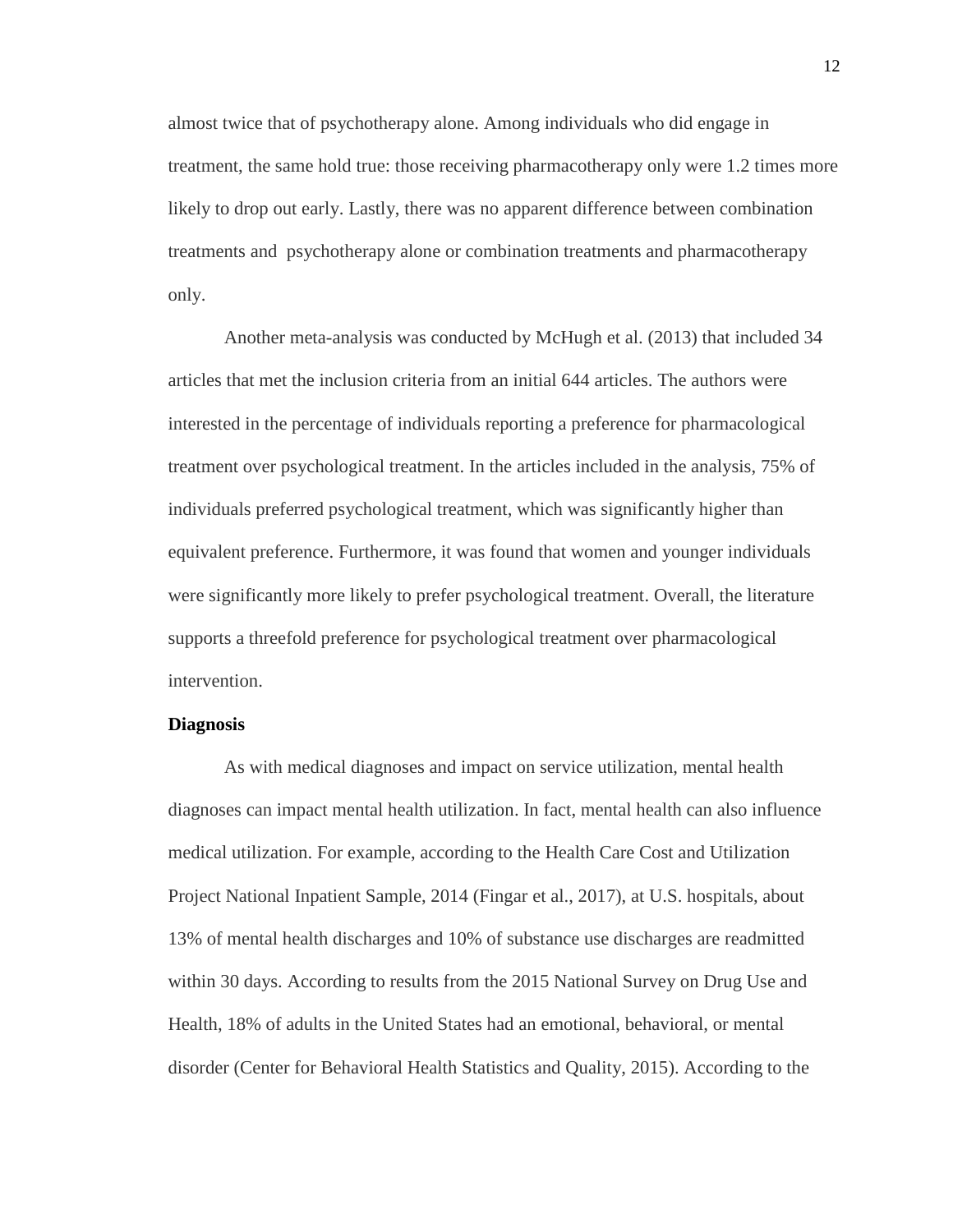same data, major depression and phobias are the most common mental health disorder among U.S. adults, with major depression occurring more often in young adults, females, Alaska Natives, and American Indians. However, among those with major depression, only 67% of adults in the U.S. were receiving mental health treatment, with 81% being 50 years of age and over, 67% between the ages of 26 and 49, and 47% between the ages of 18 and 25 (Center for Behavioral Health Statistics and Quality, 2015). This seems to conflict with the findings among the veteran population, which indicated that younger individuals engage in more mental health treatment.

Seal et al. (2010) examined treatment engagement among 49,000 veterans following a diagnosis of posttraumatic stress disorder. It was found that in a 15-week period, only 9.5% attended nine or more VA mental health sessions. Furthermore, their research revealed variables that influenced engagement. For example, *need,* defined as type and complexity of the mental health diagnosis, *enabling variables,* defined as complexity and type of mental health diagnosis, and *predisposing variables,* defined as age and gender, moderated engagement. It is clear from this research that only a small fraction of those individuals studied, especially those from the Iraq and Afghanistan wars, received the prescribed intensity and number of treatment sessions at the VA in the first year.

#### **Outpatient Locations**

In the United States, depression is the most prevalent mood disorder. However, there are many disparities in treatment based on socioeconomic status. Todd and Teitler (2018) examined this phenomenon using data from the National Health and Nutrition Examination Survey and compared PHQ-9 scores and treatment based on educational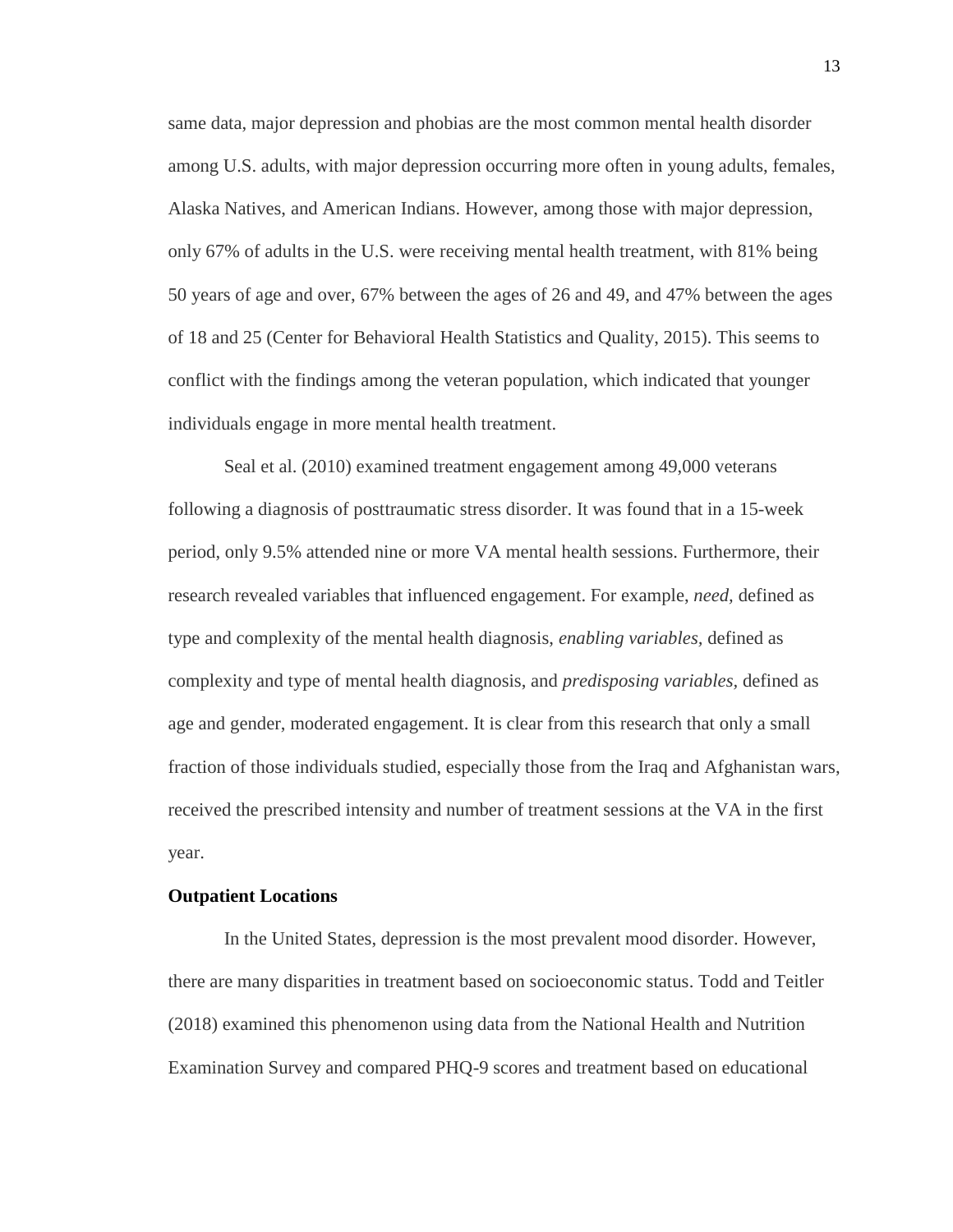attainment between 2005 and 2014. They found that the odds of moderate to severe depression increased among the least educated group, whereas depression remained stable for women and decreased for men among the most educated. Furthermore, among the most educated, treatment rates increased for men and remained steady for women, whereas for the least educated group, treatment rates decreased for women and remained stable for men. Thus, the prevalence of overall depression increased and depression treatment was unable to meet the needs, especially among the least educated.

Serious mental illness is more prevalent among adults who are uninsured and those who are poor; utilization of mental health services is relatively low among Blacks, Asians, and Hispanics. Furthermore, cost is the most commonly reported barrier to using mental health services, followed by structural barriers, prejudice and discrimination, and low perceived need, respectively (Center for Behavioral Health Statistics and Quality, 2015).

#### **Therapist Variables**

It is clear that client or patient variables influence mental health engagement and utilization. Similarly, therapist variables also seem to have some predictive value for engagement. For example, Jones and Zoppel (1982) conducted two studies examining the impact of patient and therapist gender on therapy process and outcomes. In the first study, the researchers surveyed clinicians about 160 former therapy patients using the Rating Scales for Therapy Outcomes (RSTO), Therapist Questionnaire, and Adjective Checklist Descriptions. Female therapists rated themselves as more successful, especially when working with female patients, whereas male therapists described patients in less socially desirable terms (than female therapists) on Adjective Checklist Descriptions. Thus, it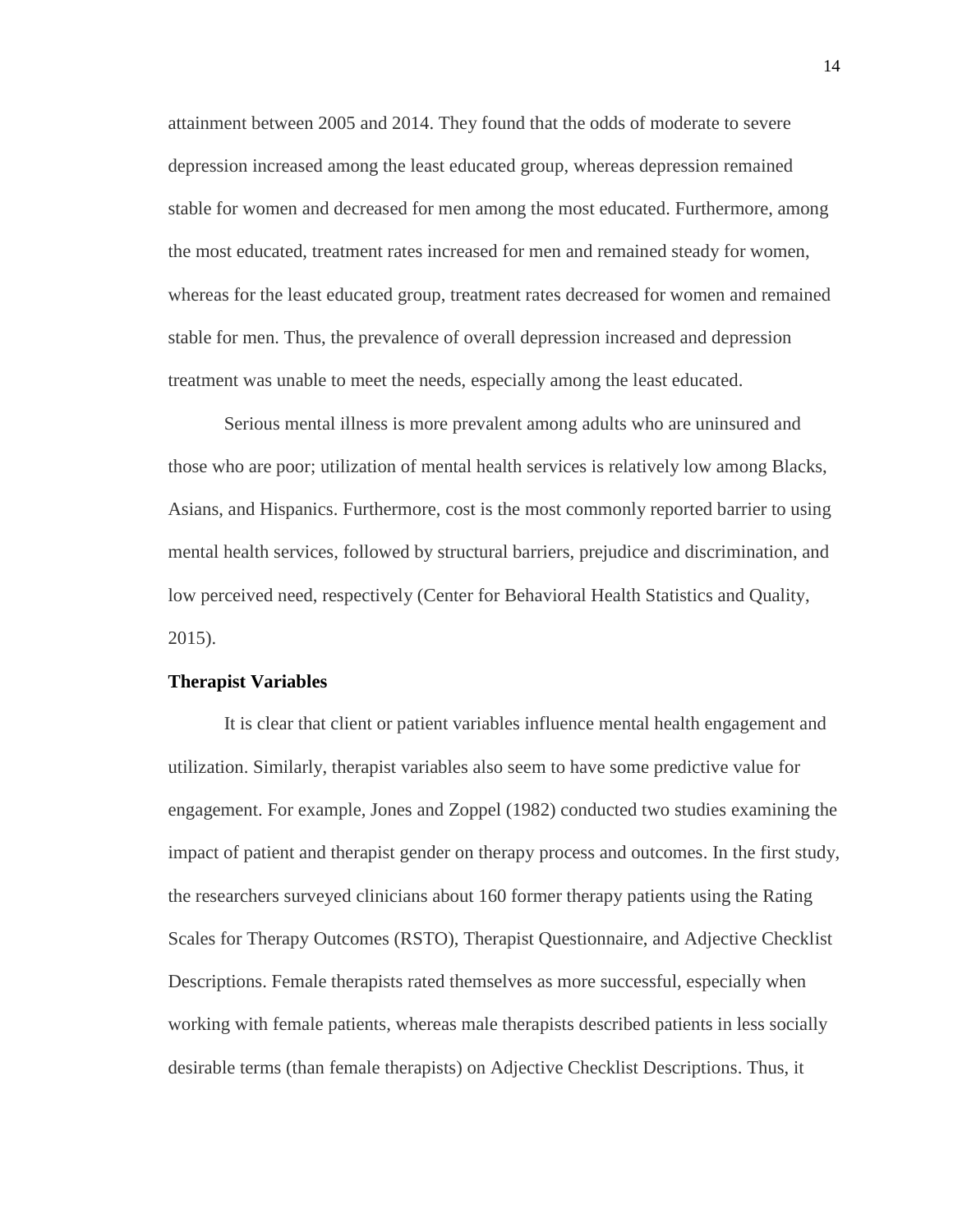may be that patients do not engage as long with male therapists because of male therapists' perception of patients.

In the second study conducted by Jones and Zoppel (1982), they surveyed 99 former therapy patients by having them complete the RSTO, the Posttherapy Questionnaire, and conducting an interview about their experiences in treatment. A factor analysis of patient-interview terms revealed that patients, regardless of gender, agreed that female therapists formed more effective therapeutic alliances than male therapists. However, both male and female patients of male therapists reported significant improvement because of therapy.

More recently, Liddon et al. (2018) explored patient preference of therapist gender. Most men and women did not have a preference for male or female therapists. However, among those who did, 34% of women and 22% of men preferred a female therapist, and 5% of women and 17% of men preferred a male therapist. The preference for female therapists is statistically significant. The results of this study conflict with prior research indicating that women had a much stronger preference for female therapists. Lastly, their results suggested that for both men and women, cognitive behavioral therapy was the most-liked therapy.

#### **PHQ-9**

Klein et al. (2011) examined detection of depression, status of treatment, and rates of engagement among 3,713 undergraduate and graduate students who engaged in primary care services between January and April of 2006. Overall, it was found that 6% of students had clinically significant depression symptoms (PHQ-9 score  $\geq$  10). However, less than 1% had severe depressive symptoms (PHQ-9 score between 20 and 27). Rates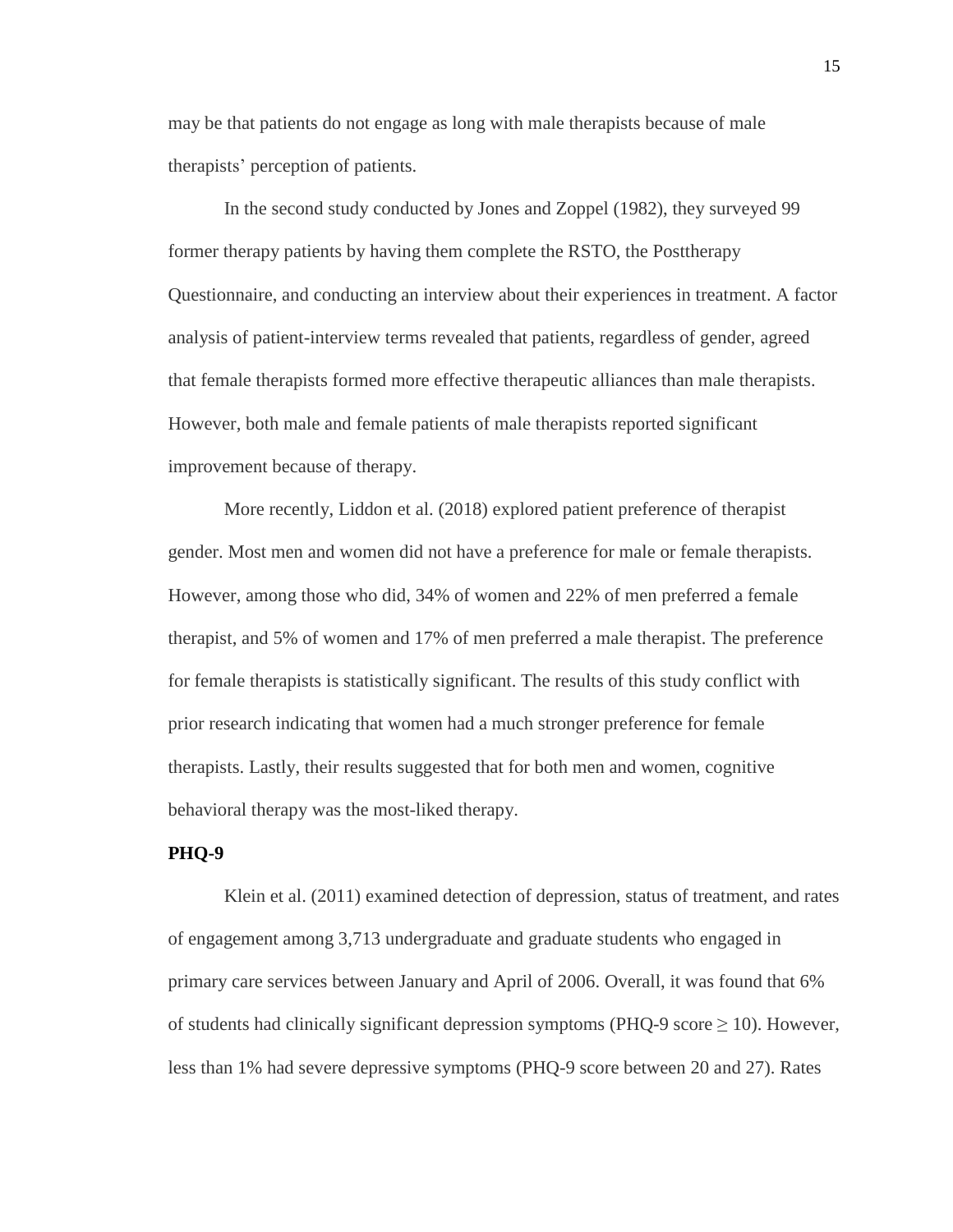of severe symptoms of depression in male were more than twice that of females. Of the 58.3% referred to the university counseling center, only 35.7% who had untreated depression initiated treatment within 30 days of the diagnosis and/or screening for depression symptomatology. Lastly, the greater the severity of depression, the more likely treatment initiation was to occur.

#### **GAD-7**

Ruiz et al. (2011) studied 212 subjects, 72.6% of whom were women, in primary care clinics between June 2008 and January 2009. Those with generalized anxiety disorder (GAD) visited their primary care and specialty care clinics significantly more often than those without GAD. There appears to be a correlation between the number of treatments and severity of GAD-7 scores; that is, as severity rises, so does the number of treatments. However, there were no significant differences between mild and moderate or moderate and severe anxiety levels. Furthermore, as GAD-7 severity increases so did reported ability to complete activities of daily living and to work. In summary, the level of GAD-7 severity is correlated with level of disability, defined as self-care and interpersonal relations, as well as healthcare resource utilization.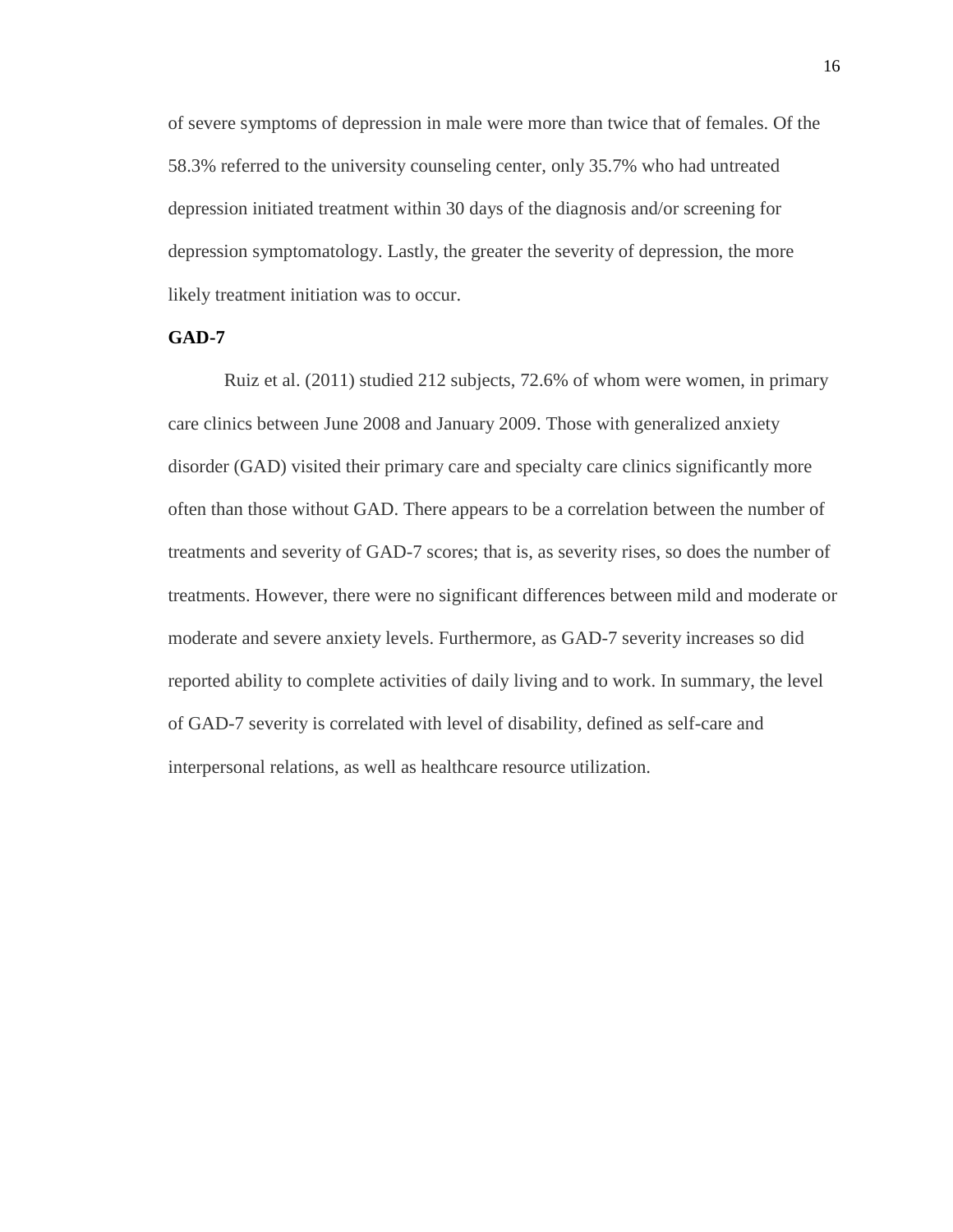#### **Chapter 3: Method**

#### **Participants**

Participants in the present study were individuals who engaged in at least one session or service at Delaware County Professional Services between the dates of January 1, 2012 and January 1, 2019. To be included in the study, individuals had to be 18 years of age or older and seeking treatment. No remuneration was provided for participation. No one was excluded, as long as they were deemed eligible to engage in services at Delaware County Professional Services.

#### **Research Design**

The goal of this correlational study was to examine how gender, age, employment status, office location, seeing a psychiatrist, diagnosis of bipolar disorder, number of comorbid/chronic conditions, professional referral source, PHQ-9 scores, and GAD-7 scores influenced the number of sessions attended. A multiple regression model was used to analyze the data. A second goal of this study was to determine whether PHQ-9 and GAD-7 scores between the initial session and subsequent sessions (i.e., fourth session, eighth session, and  $12<sup>th</sup>$  sessions). A pair-samples *t* test was conducted using SPSS.

#### **Measures**

Variables examined were patient age, biological sex, employment status, service location (urban/suburban), professional referral (primary care provider, psychiatrist, specialist, etc.), number of comorbid/chronic conditions (both psychological and physical), diagnosis of bipolar disorder, seeing a psychiatrist, PHQ-9 score, and GAD-7 score.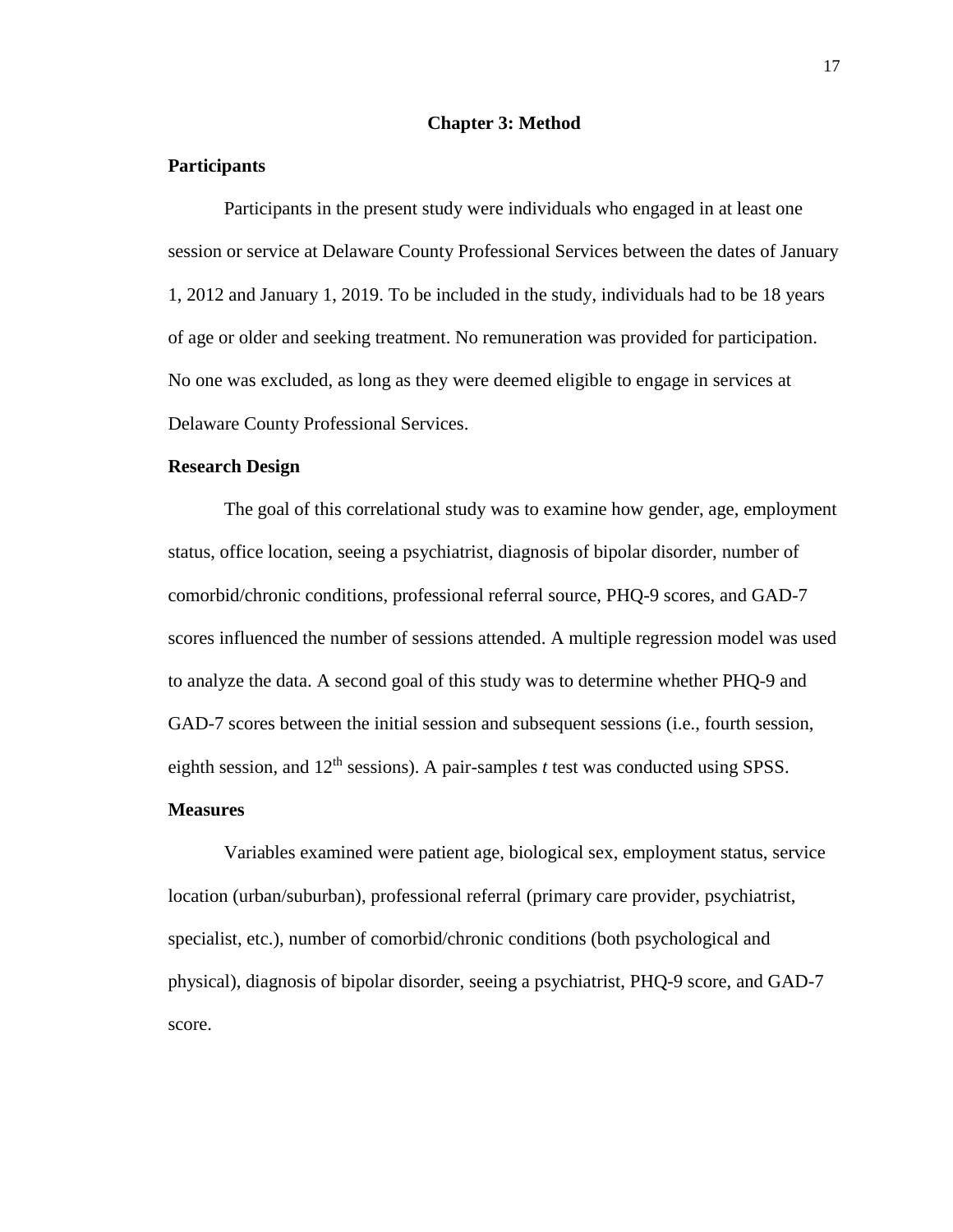The PHQ-9 is a self-administered tool that assesses each of the nine *Diagnostic and Statistical Manual of Mental Disorders* (4th ed., text rev; *DMS–IV–TR;* American Psychiatric Association, 2000) criteria for depression. The individual responds on a scale from 0 (*not at all*) to 3 (*nearly every day*). The criterion validity of the PHQ-9 was assessed using 580 patients and compared with an independent structured mental health professional interview. The 20-item Short-Form General Health Survey was used to assess the construct validity of the PHQ-9 in 6,000 individuals in several obstetricsgynecology and eight primary care clinics. Cutoff scores are 5, 10, 15, and 20 for mild, moderate, moderately severe, and severe depression, respectively (Kroenke et al., 2001).

The GAD-7 is a self-administered tool that assesses seven symptoms of anxiety according to the criteria in the *DMS–IV–*TR (American Psychiatric Association, 2000). As with the PHQ-9, the individual responds on a scale from 0 (*not at all*) to 3 (*nearly every day*). Most individuals with generalized anxiety disorder will have a total score of 10 or greater. This measure was found to have strong construct validity when it was assessed using the Short-Form General Health Survey. The convergent validity was also good, as it had strong correlations with the anxiety subscale of the Symptom Checklist-90 and the Beck Anxiety Inventory. Lastly, cutoff scores of 5, 10, and 15 can be interpreted as mild, moderate, and severe anxiety, respectively (Spitzer et al., 2006).

#### **Procedures**

The current study was conducted using archival records from the patient database of Delaware County Professional Services (DCPS) health care center. Data retrieval was archival and received IRB approval; the data were originally collected by mental health clinicians working at Delaware Country Professional Services. From the patient database,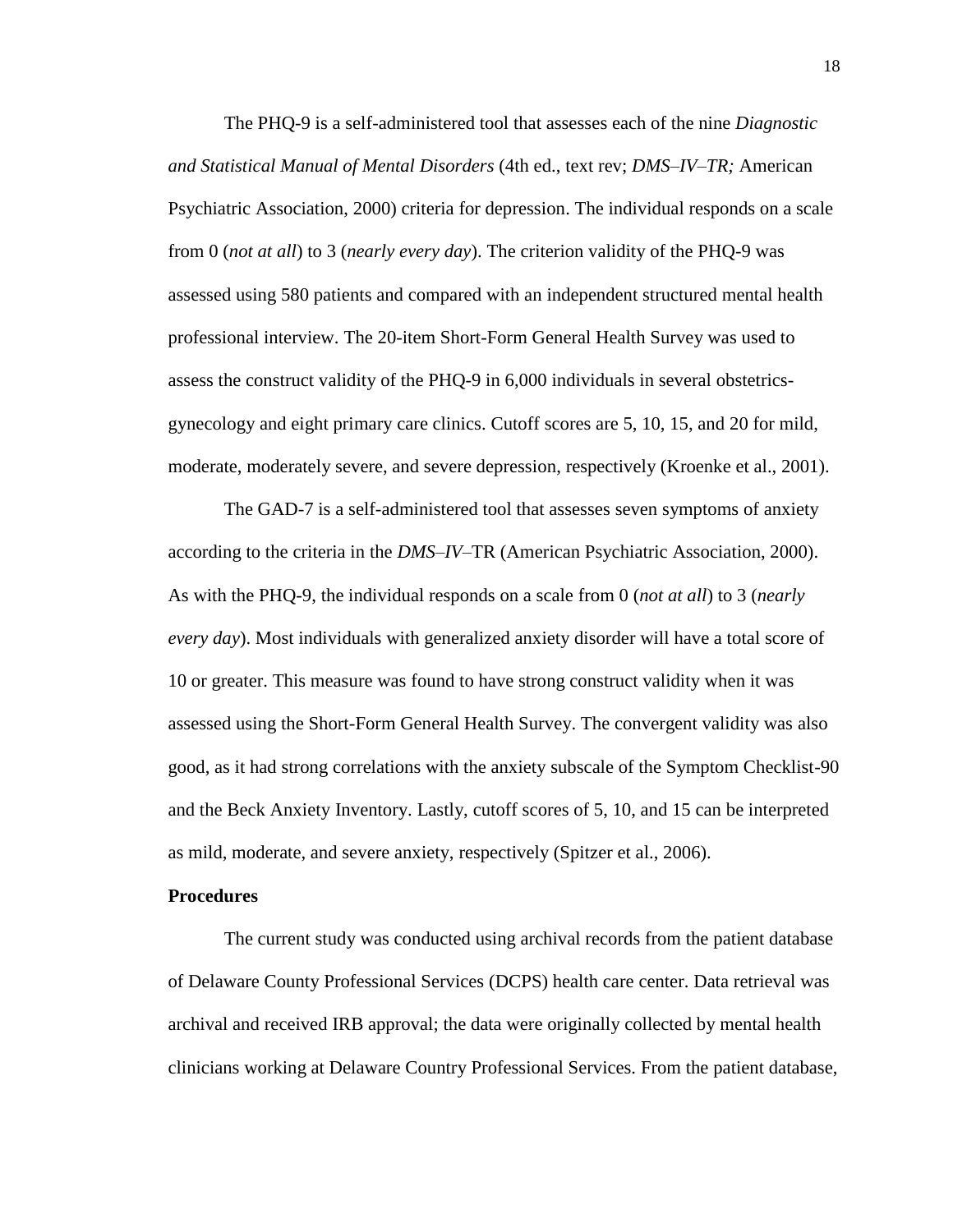the investigator identified patients meeting inclusion criteria and recorded the necessary demographic and clinical information described above. The archival data was then deidentified by a professional staff consultant of the DCPS, and only the aforementioned categories of information were extracted and entered into an SPSS database. Deidentification entails the removal of direct patient identifiers, including names, medical record numbers, social security numbers, and telephone numbers. Their patient identifiers will be replaced with randomly generated numbers. The data was subsequently analyzed to identify differences in engagement based on demographic variables/factors.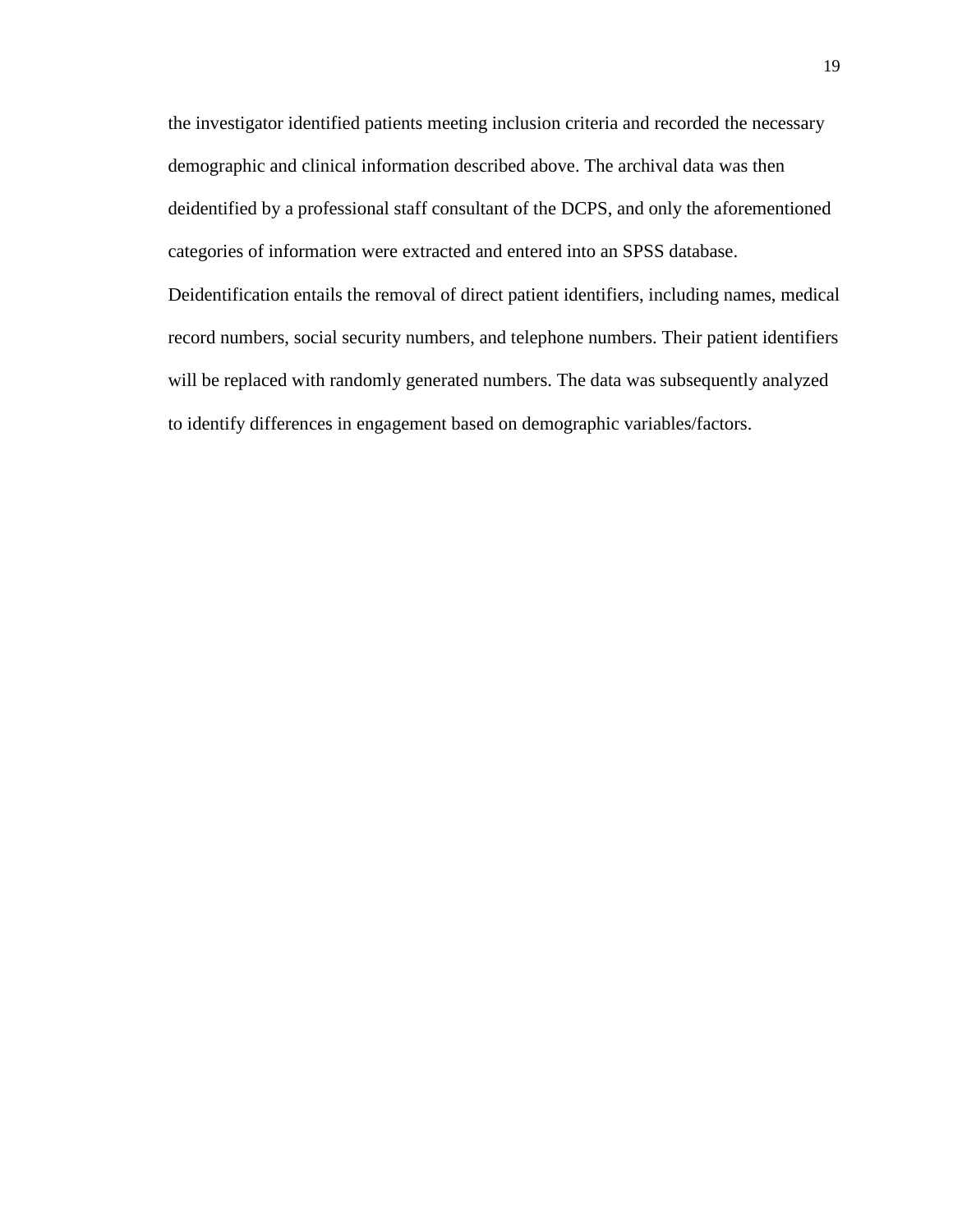#### **Chapter 4: Results**

This study attempted to examine what client and clinical variables might predict outpatient mental health utilization. Factors such as gender, age, employment status, and office location were reviewed in the context of clinical variables to explore to what degree there is predictive value for number of sessions attended. Descriptive statistics are provided in Table 1, client (*N* = 225) demographic information is presented in Table 2, and clinical variables are presented in Table 3.

#### **Table 1**

#### *Descriptive Statistics*

|                                      | $\boldsymbol{M}$ | <i>SD</i> |
|--------------------------------------|------------------|-----------|
| Age                                  | 37.69            | 14.39     |
| Initial PHQ-9 score                  | 15.37            | 4.55      |
| Initial GAD-7 score                  | 15.12            | 3.82      |
| $12th$ session PHQ-9 score           | 8.15             | 3.68      |
| 12 <sup>th</sup> session GAD-7 score | 8.05             | 4.61      |
| Number of chronic/comorbid           | 1.39             | 1.66      |
| conditions                           |                  |           |
| Sessions attended                    | 8.13             | 6.12      |

Descriptive analyses were conducted to describe the characteristics of the sample included in this study. Almost 70% of the participants were female, the majority of whom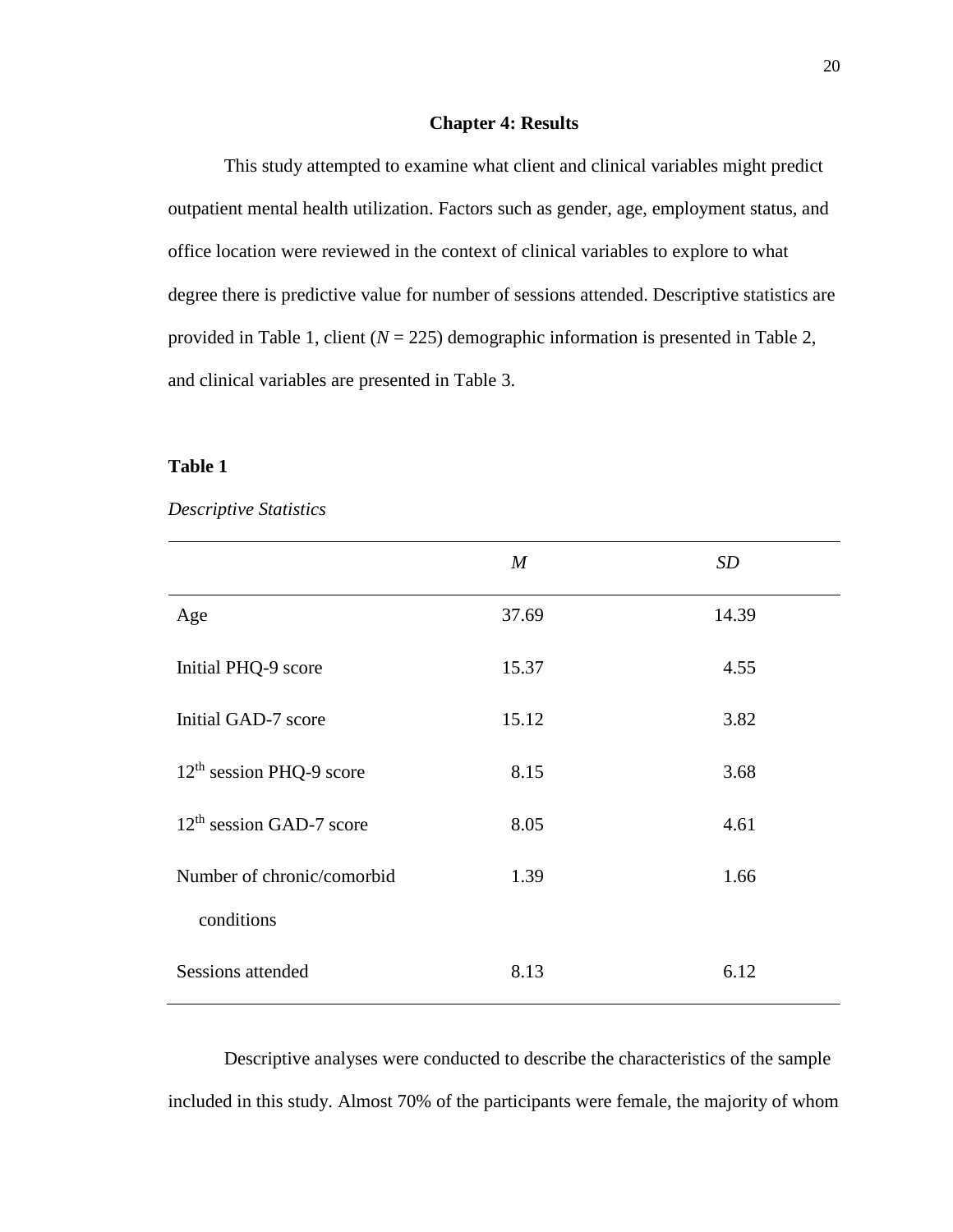were in the 18 to 35 range. The majority of the sample (85.1%) was employed, and there was almost an even split between whether the client was seen in an urban or suburban office setting, 54.7% (*n* = 123) and 45.3% (*n* = 122), respectively.

#### **Table 2**

*Demographic Analysis of Client Variables*

|              |          | $\boldsymbol{f}$ | $\%$ |
|--------------|----------|------------------|------|
| Gender       | Male     | 71               | 31.6 |
|              | Female   | 154              | 68.4 |
| Age          | 18-35    | 122              | 54.2 |
|              | 36-64    | 92               | 40.8 |
|              | $65+$    | $11\,$           | 4.9  |
| Employed     | Yes      | 165              | 85.1 |
|              | $\rm No$ | 29               | 14.9 |
| Urban office | Yes      | 123              | 54.7 |
|              | $\rm No$ | 102              | 45.3 |

An analysis of the clinical variables showed there was almost an even split between referred by a professional or other means of referral. About 70% of the sample suffered from at least one chronic medical or psychological condition with a small majority not being under the care of a psychiatrist. About 95% of the participants had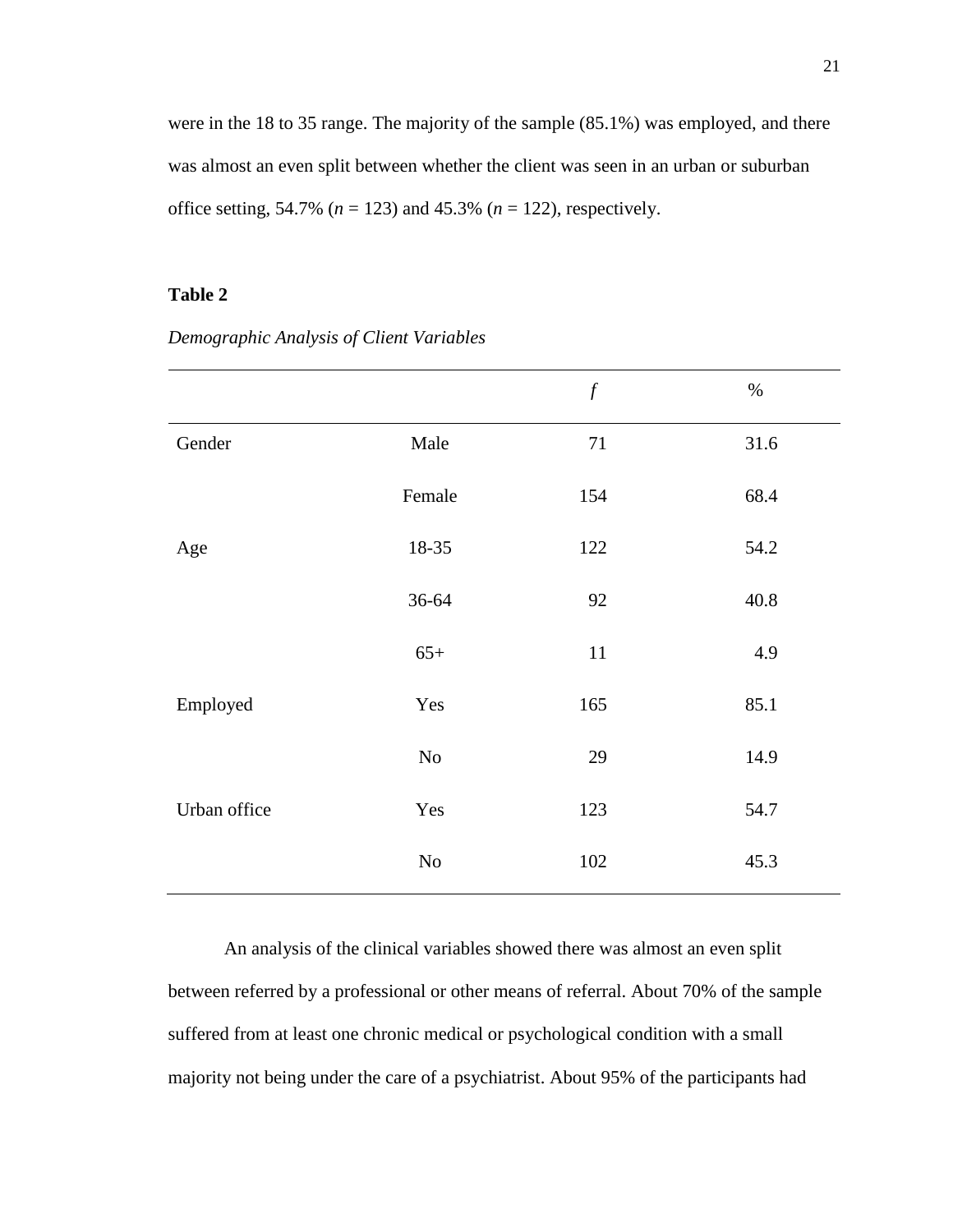PHQ9 scores indicative of at least mild depression; only 5% had a diagnosis of bipolar disorder. Almost 55% were moderately to severely depressed. On the GAD-7 almost 99% had mild to severe anxiety; 55% were in the moderate to severe range. A total of 72.1%  $(n = 162)$  attended between 1 and 10 sessions, 25.7%  $(n = 57)$  attended 11 to 20 sessions, and 2.3%  $(n = 5)$  attended more than 20 sessions.

# **Table 3**

| Demographic Analysis of Clinical Variables |  |  |  |
|--------------------------------------------|--|--|--|
|--------------------------------------------|--|--|--|

|                       |                  | $\boldsymbol{f}$ | $\%$ |
|-----------------------|------------------|------------------|------|
| Professional referral | Yes              | 105              | 46.7 |
|                       | $\rm No$         | 120              | 53.3 |
| Number of             | $\boldsymbol{0}$ | 69               | 30.7 |
| comorbid/chronic      | $\mathbf{1}$     | 84               | 37.3 |
| conditions            | $\overline{2}$   | 35               | 15.6 |
|                       | 3                | 17               | 7.6  |
|                       | $\overline{4}$   | 8                | 3.6  |
|                       | 5                | 8                | 3.6  |
|                       | > 5              | $\overline{4}$   | 1.6  |
| Diagnosis of bipolar  | Yes              | 13               | 5.8  |
| disorder              | $\rm No$         | 212              | 94.2 |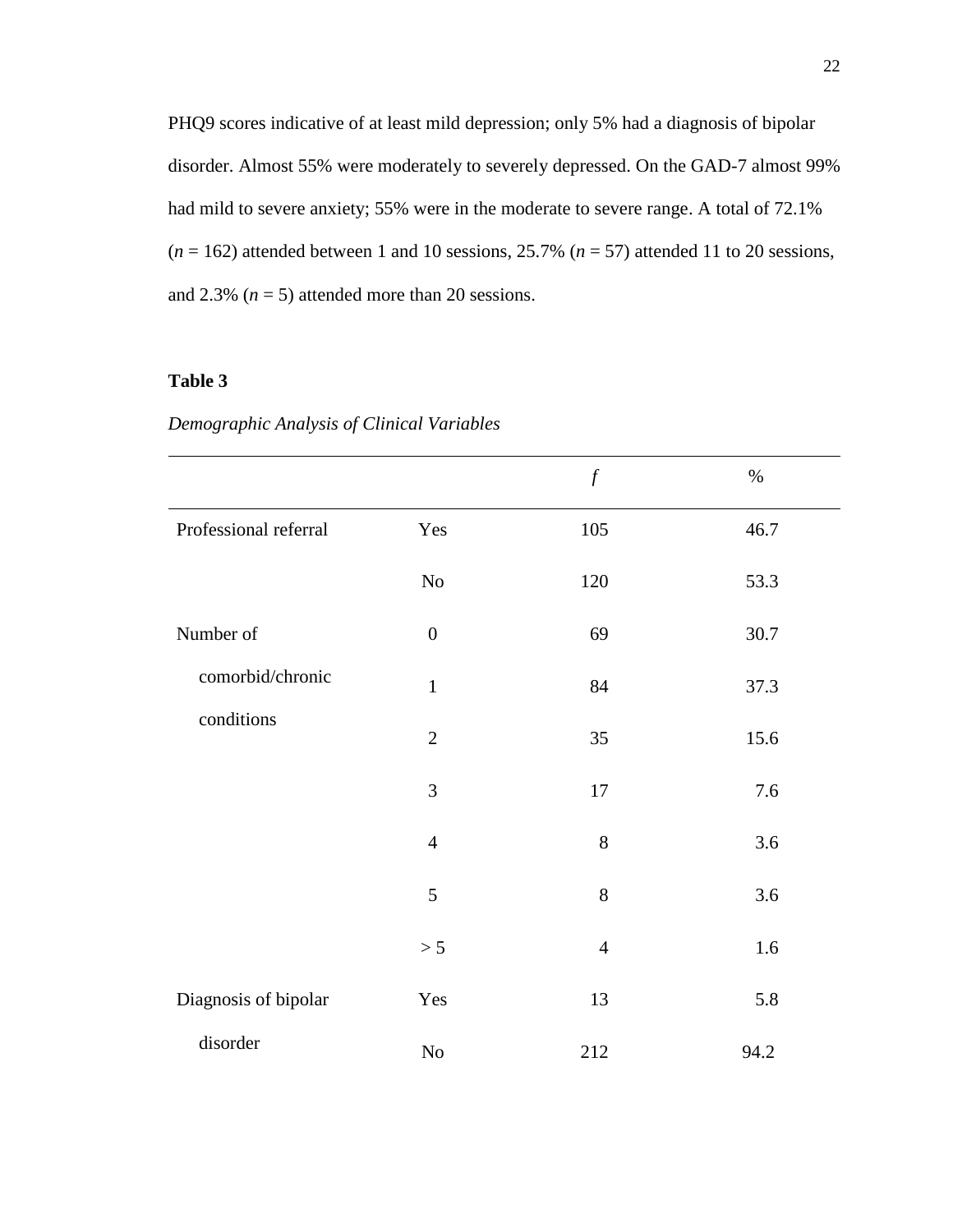|                     |                   | $\boldsymbol{f}$ | $\%$ |
|---------------------|-------------------|------------------|------|
| Seeing psychiatrist | Yes               | 100              | 44.4 |
|                     | No                | 125              | 55.6 |
| Initial PHQ-9 score | None $(1-4)$      | $\mathbf{1}$     | 0.5  |
|                     | Mild $(5-9)$      | 9                | 4.1  |
|                     | Moderate (10-14)  | 93               | 41.9 |
|                     | Moderately Severe | 68               | 30.6 |
|                     | $(15-19)$         |                  |      |
|                     | Severe (20-27)    | 51               | 23.0 |
| Initial GAD-7 score | Minimal (0-4)     | $\mathbf{2}$     | 0.9  |
|                     | Mild $(5-9)$      | $\boldsymbol{7}$ | 3.15 |
|                     | Moderate (10-14)  | 86               | 38.7 |
|                     | Severe (15-21)    | 127              | 57.2 |
| Number of sessions  | $1-10$            | 162              | 72.1 |
| attended            |                   |                  |      |
|                     | $11 - 20$         | 57               | 25.7 |
|                     | $>20$             | 5                | 2.3  |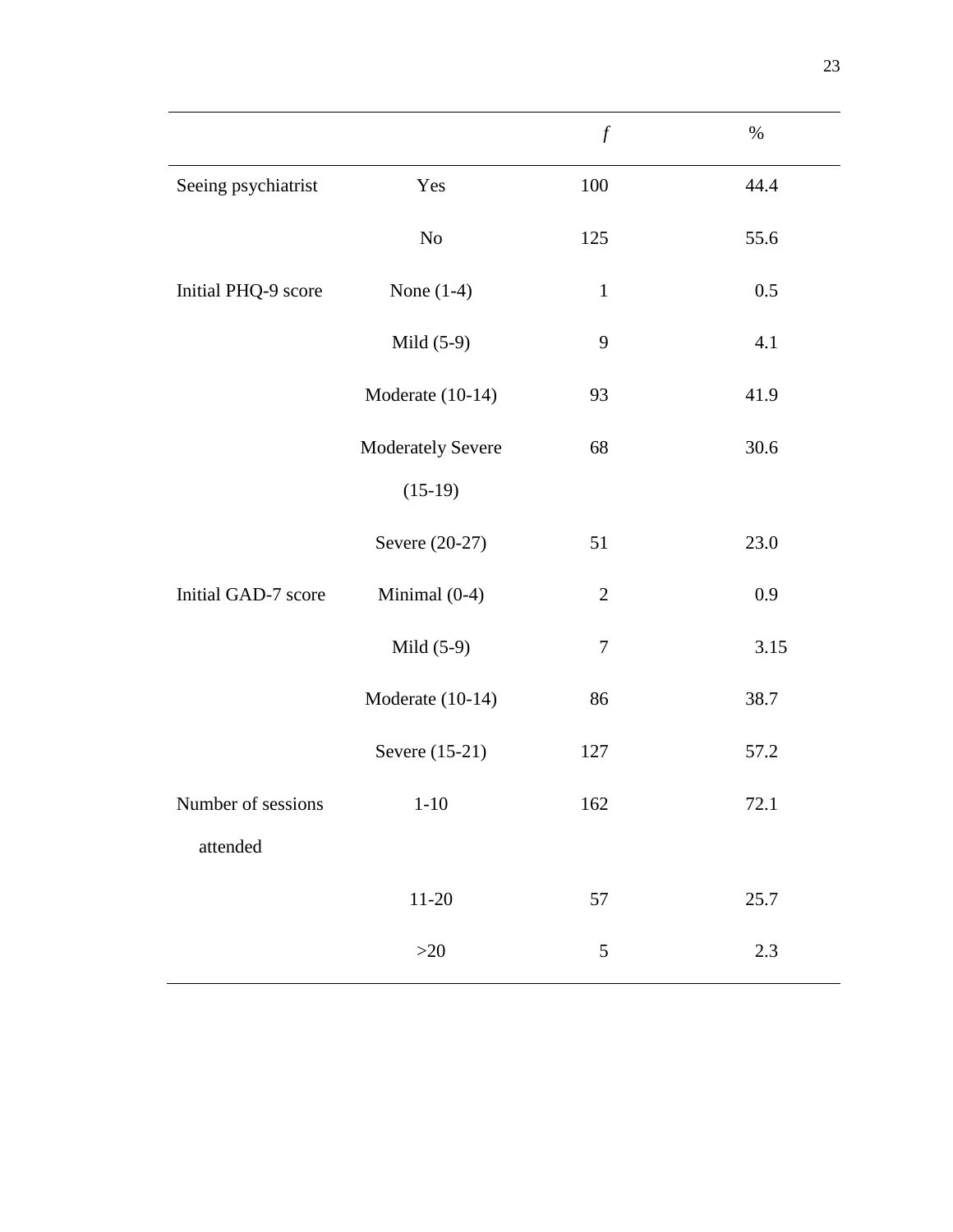#### **Statistical Analysis Plan**

A power analysis was conducted at 80% power, medium effect size, at the .05 level to determine the number of patient files required to detect a correlation that truly exists in the population. For a regression analysis, it was determined that at the .05 level for a medium effect size at 80% power, the required number of subjects would be 104 plus the number of predictors (10), in our case, we would then require 114 subjects. We would expect that we may need to screen approximately 342 patient files to obtain our required number. Ultimately, 225 patient files were included.

Hypothesis 1 stated that there would be a positive predictive relationship between being female, PHQ-9 score, GAD-7 score, having a diagnosis of bipolar disorder, seeing a psychiatrist, being employed, being seen at an urban office location, being referred by a professional, number of comorbid/chronic conditions and the criteria of number of sessions attended. Age of the patient would show an inverse relationship to the number of treatment sessions attended. In order to determine what variables to enter into the regression equation, a correlation analysis was conducted on the degree to which the identified client and clinical variables were correlated with number of sessions attended. Gender was the only variable that was significantly correlated with number of sessions attended  $(r = .114, p = .044)$ . The overall regression model was not significant, although it approached significance. No significant relationship was identified between gender and number of sessions attended  $(F(1, 223) = 2.946, p = .087)$ .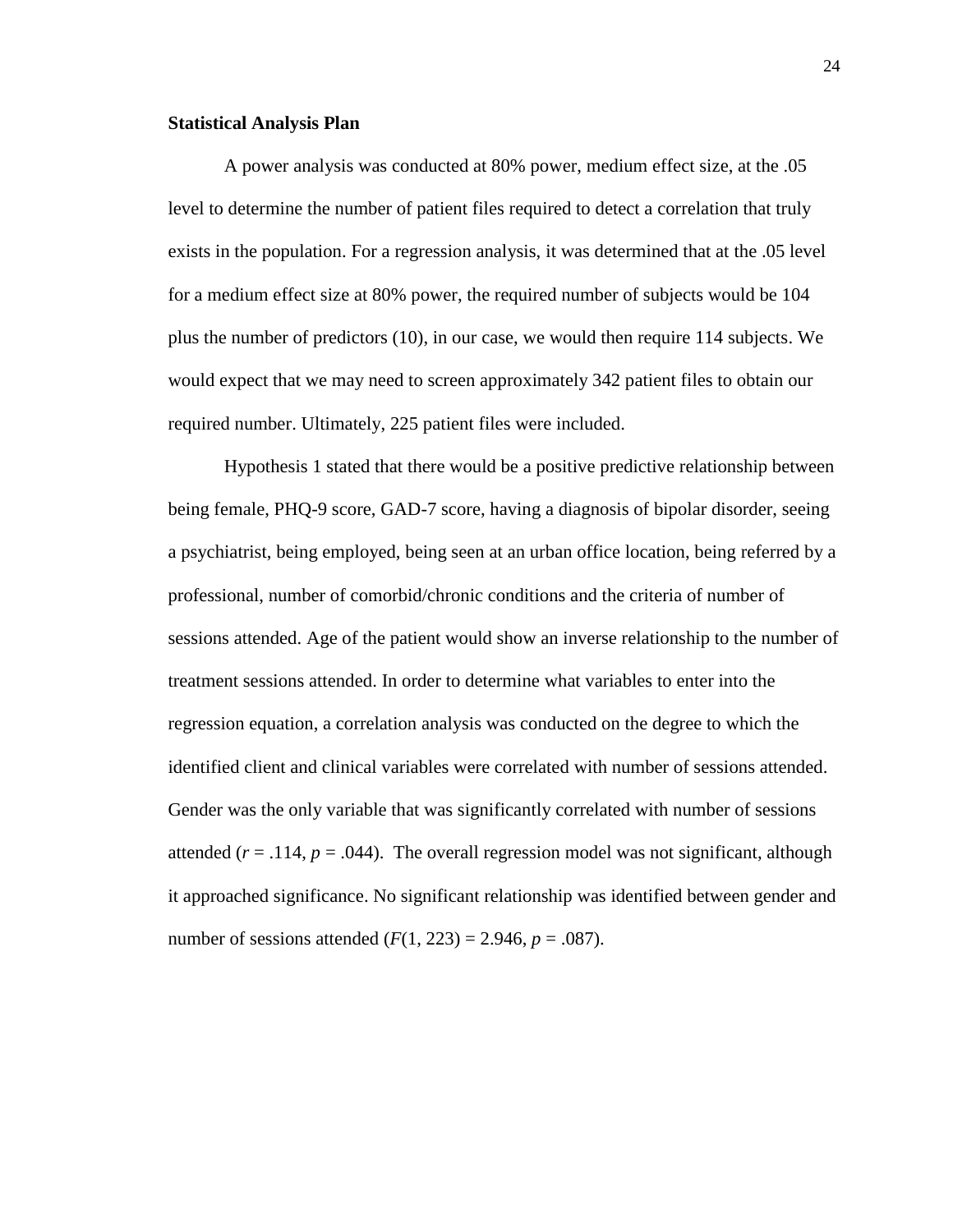# **Table 4**

|  | Model Summary |
|--|---------------|
|--|---------------|

| Model | $\boldsymbol{R}$ | $R^2$ | Adjusted $R^2$ | SE of    |
|-------|------------------|-------|----------------|----------|
|       |                  |       |                | Estimate |
|       | $.114^{a}$       | .013  | .009           | 6.09     |

<sup>a</sup>Predictors: (Constant), Gender

# **Table 5**

# *ANOVA<sup>a</sup>*

| Model      | SS      | df  | MS     | F    | p                 |
|------------|---------|-----|--------|------|-------------------|
| Regression | 109.21  |     | 109.21 | 2.95 | .087 <sup>b</sup> |
| Residual   | 8266.06 | 223 | 37.07  |      |                   |
| Total      | 8375.26 | 224 |        |      |                   |

<sup>a</sup>Dependent variable: Number of sessions attended

<sup>b</sup>Predictors: (Constant), Gender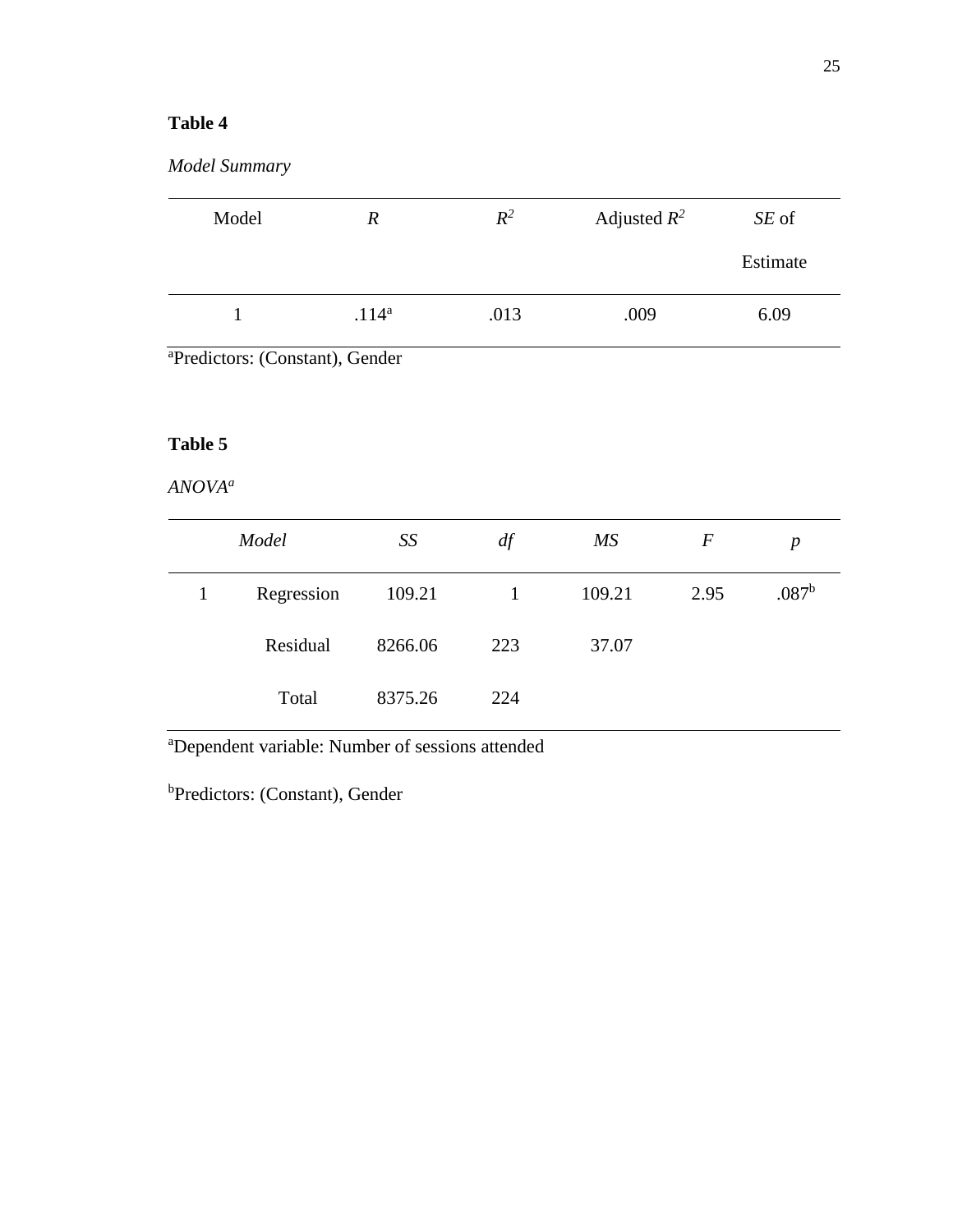#### **Table 6**

#### *Coefficients<sup>a</sup>*

|              | Model      | Unstandardized |     | Standardized         | t     | $\boldsymbol{p}$ |
|--------------|------------|----------------|-----|----------------------|-------|------------------|
|              |            | Coefficients   |     | Coefficients $\beta$ |       |                  |
|              |            | B              | SE  |                      |       |                  |
| $\mathbf{1}$ | (Constant) | 7.67           | .49 |                      | 15.61 | .00              |
|              | Gender     | 1.50           | .87 | .11                  | 1.72  | .09              |

<sup>a</sup>Dependent variable: Number of sessions attended

Despite hypothesis 1 not being supported, additional analysis (not based on hypotheses) revealed a few significant correlations of note. First, initial PHQ-9 and GAD-7 scores are correlated ( $r = .510$ ,  $p = .000$ ), as are initial PHQ-9 and GAD-7 with being referred for outpatient mental health treatment by a professional ( $r = .158$ ,  $p =$ .009). Additionally, initial PHQ-9 and GAD-7 scores are correlated with seeing a psychiatrist ( $r = .147$ ,  $p = .014$ ;  $r = .162$ ,  $p = .008$ , respectively). As it pertains the having a diagnosis of Bipolar Disorder, initial PHQ-9 score is significantly correlated (*r* = .217,  $p = .001$ ) however initial GAD-7 score is not. Lastly, age was found to be significantly correlated with number of comorbid/chronic conditions (*r* = .294, *p* = .000). In summary, these correlations reflect that people who are anxious are also depressed and vice versa. Also, those who are anxious and depressed are being seen by a psychiatrist and more likely to be referred by another professional for mental health services. The older you are, the more likely it is that you have a higher number of comorbid/chronic conditions. A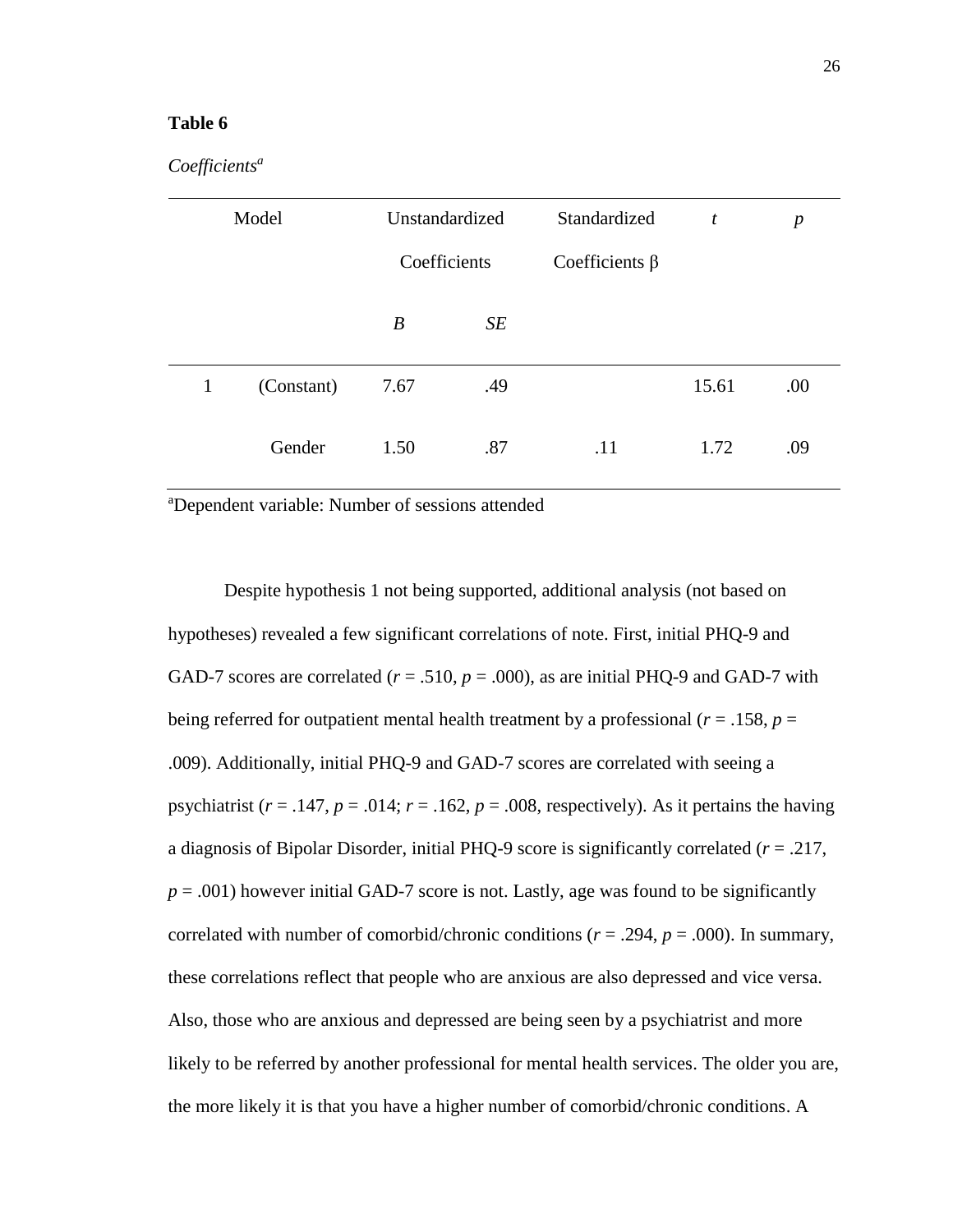Bonferroni correction was used to establish a new alpha level of  $p = .005$  to reduce the possibility of Type I error. Given the adjusted *p* value, the remaining significant correlations are as follows: initial PHQ-9 and GAD-7 scores, diagnosis of Bipolar Disorder and initial PHQ-9, and age with number of comorbid/chronic conditions.

Hypothesis 2 stated there would be a significant decrease in PHQ-9 and GAD-7 scores across administrations (initial, fourth session, eighth session, and  $12<sup>th</sup>$  session). Out of the 225 patient files included in this analysis, only 19 files had initial and  $12<sup>th</sup>$  session PHQ-9 and GAD-7 scores reported. Nonetheless, a pair samples *t* test was conducted to determine whether the difference in PHQ-9 and GAD-7 scores, between the initial and  $12<sup>th</sup>$  session, were statistically significant. As it pertains to the initial PHQ-9 score ( $M =$ 15.2,  $SD = 4.76$ ) and 12<sup>th</sup> PHQ-9 scores ( $M = 8.2$ ,  $SD = 3.77$ ), there was a significant difference in the scores;  $t(18) = 4.75$ ,  $p = .000$ . Similarly, as it pertains to the initial GAD-7 scores ( $M = 14.4$ ,  $SD = 3.93$ ) and  $12<sup>th</sup>$  GAD-7 scores ( $M = 8.05$ ,  $SD = 4.61$ ), there was a significant difference in the scores;  $t(18)=4.56$ ,  $p = .000$ . In summary, although there was a decrease in reported depression and anxiety on the PHQ-9 and GAD-7 between the initial session and  $12<sup>th</sup>$  session, the differences reflected in the 19 patient charts analyzed, were significant. However, these analyses are based on a very limited subgroup of participants.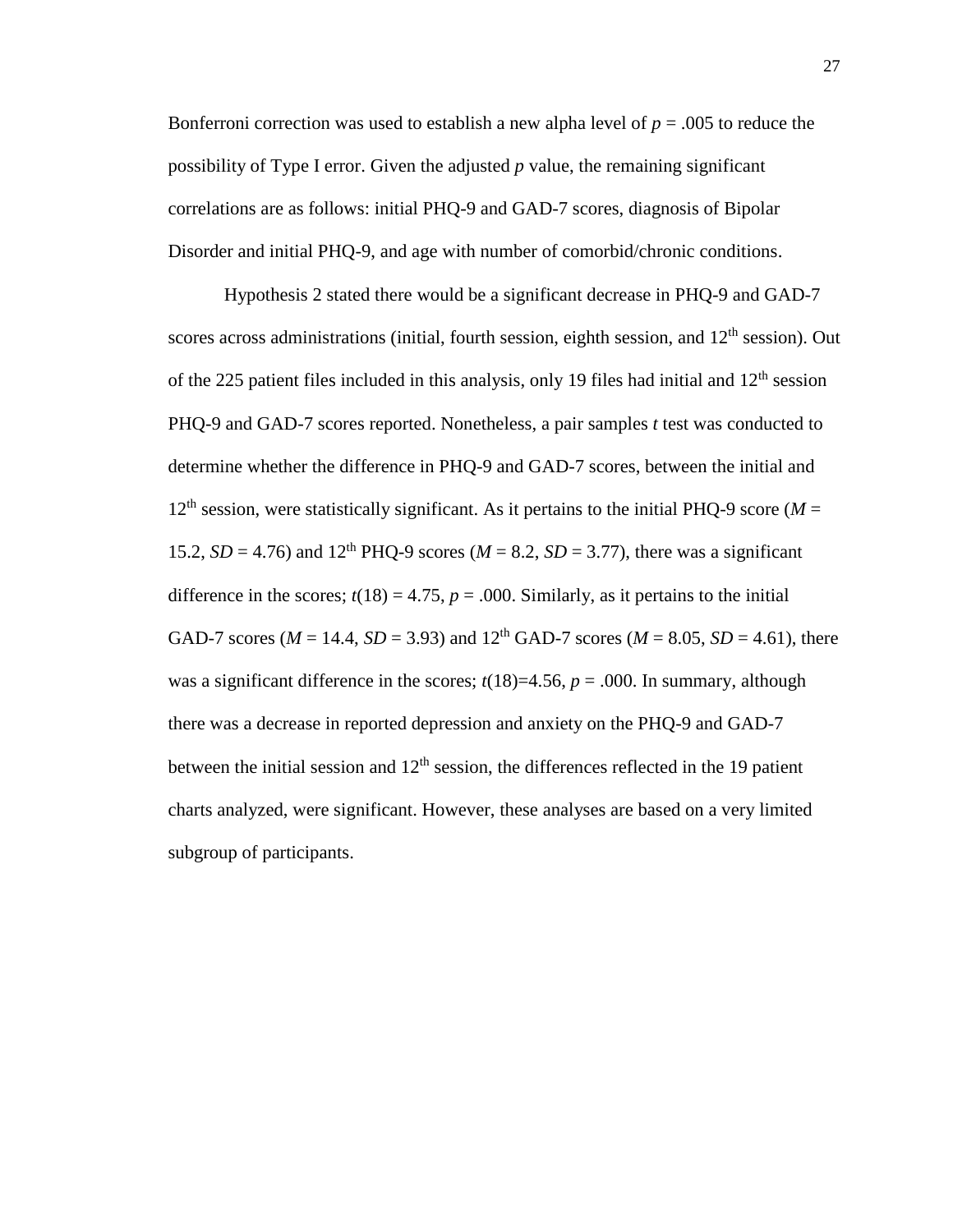# **Table 7**

# *Pair Samples Statistics*

|        |                     | $\boldsymbol{M}$ | $\boldsymbol{n}$ | SD   | <b>SEM</b> |
|--------|---------------------|------------------|------------------|------|------------|
| Pair 1 | PHQ-9 score initial | 15.21            | 19               | 4.76 | 1.09       |
|        | PHQ-9 score $12th$  | 8.21             | 19               | 3.77 | .86        |
|        | session             |                  |                  |      |            |
| Pair 2 | GAD-7 score initial | 14.42            | 19               | 3.93 | .90        |
|        | GAD-7 score $12th$  | 8.05             | 19               | 4.61 | 1.06       |
|        | session             |                  |                  |      |            |

# **Table 8**

*Pair Samples Test – Paired Differences*

|        |                          | $\boldsymbol{M}$ | SD   | <b>SEM</b> |
|--------|--------------------------|------------------|------|------------|
| Pair 1 | $PHQ-9$ Score $-$        | 7.00             | 6.43 | 1.48       |
|        | $initial - PHQ-9$        |                  |      |            |
|        | score $-12^{th}$ Session |                  |      |            |
| Pair 2 | $GAD-7$ Score $-$        | 6.37             | 6.09 | 1.40       |
|        | initial $-GAD-7$         |                  |      |            |
|        | score $-12^{th}$ session |                  |      |            |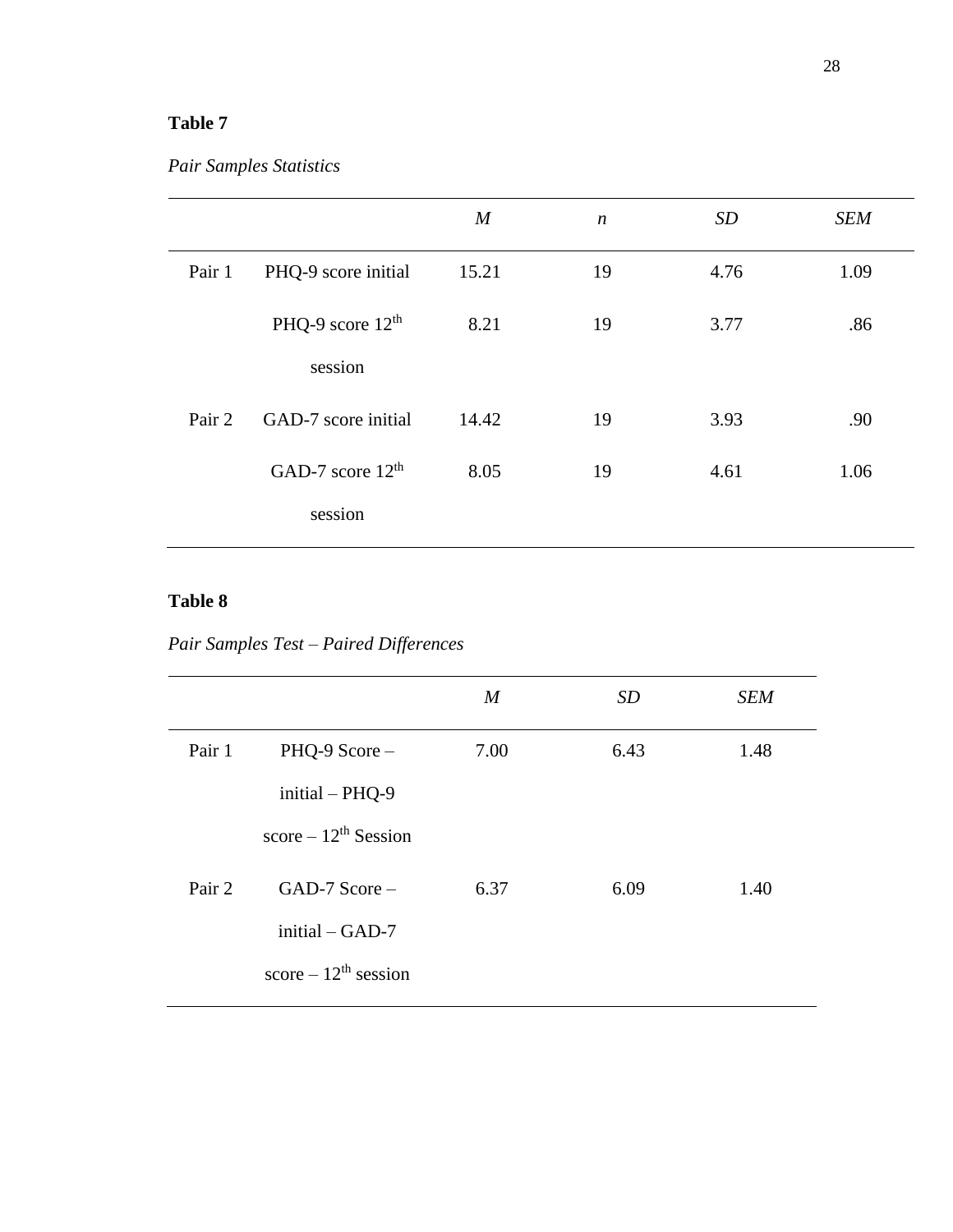#### **Chapter 5: Discussion**

This study set out to explore what client and clinical variables may predict outpatient mental health utilization using superutilization in the emergency department as a backdrop to extrapolate from and inform hypotheses as it pertains to mental health utilization based on demographical and clinical factors. Despite hypothesis 1 not being supported, there were some consistencies in the present study that support existing research as it relates to outpatient mental health engagement, the first of which is gender. Parent et al. (2018) found that women seek mental health treatment much more frequently than men. In the present study, gender was the only variable that was significantly correlated with number of sessions attended, therefore providing support to that research. As it pertains to age and mental health utilization, the literature was split regarding whether or not younger or older individuals engage in mental health services. The current study found that over 50% of the sample was in the age group of 18-35, supporting the literature that finds that younger individuals engage in mental health services more frequently than other age groups.

The reviewed literature surrounding PHQ-9 and GAD-7 scores utilized a primary care sample and examined mental health engagement after a referral for depression (Klein et al., 2011) and reported level of difficulty completing daily tasks based on level of anxiety (Ruiz et al., 2011). The current study found that in an outpatient mental health sample, PHQ-9 and GAD-7 scores are correlated, as is PHQ-9 and GAD-7 with being referred for outpatient mental health treatment by a professional. These findings provide support that depression and anxiety typically occur together in a similar severity and that higher rates of depression and anxiety, endorsed and or other manifestations, with other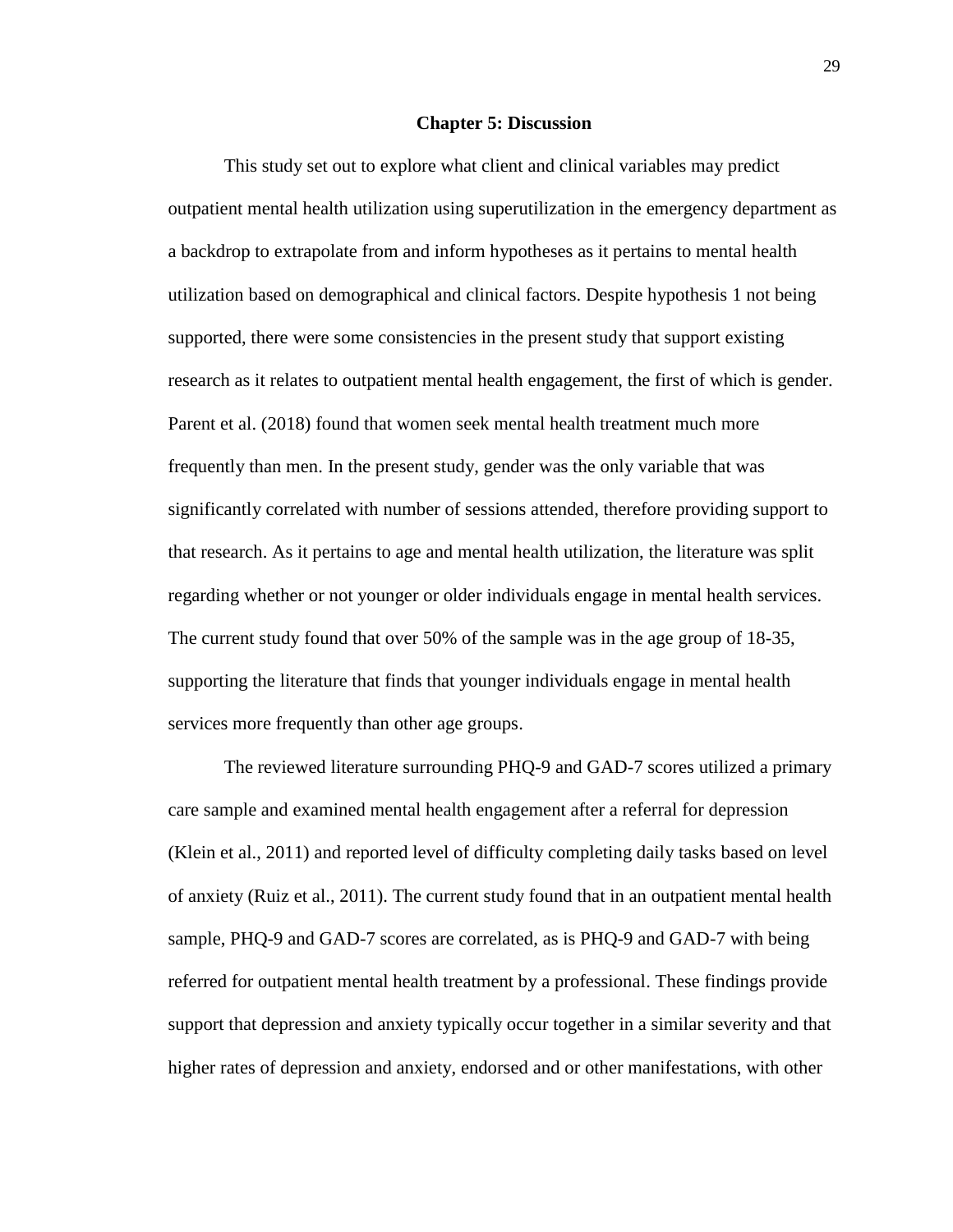health care professionals, result in a referral to outpatient mental health services. For example, literature by Miller-Matero et al. (2015) indicates that psychological issues are typically reported during primary care visits and that when a referral is made, very few patients follow through on such referral. That was not supported in the current study, as the sample was almost evenly split regarding whether or not they were referred by another healthcare professional.

Currently literature surrounding psychopharmacology and psychological treatment indicate that there is a three-fold preference of psychological treatment over a pharmacological intervention and that those individuals are typically younger females (McHugh et al., 2013). The current study did not examine preference, but is congruent with previous research, as over half the sample was not seeing a psychiatrist. Perhaps in some of these cases, the PCP is providing the care or prescribing psychotropic medications. However, the current study also supports that higher initial PHQ-9 and GAD-7 scores are correlated with seeing a psychiatrist. These data provide some indication that more severe depression and anxiety, as measured by the PHQ-9 and GAD-7 the more likely someone is to seek treatment from a psychiatrist in addition to attending outpatient mental health treatment in the form of psychotherapy.

According to Center for Behavioral Health Statistics and Quality (2015), 18% of adults in the United States have an emotional, behavioral, or mental disorder, and of those, major depression and phobias are the most common disorder. The present study was interested in not only depression but Bipolar Disorder and potential impacts on outpatient mental health engagement. It was found that a large majority, almost 95% of the reviewed sample, did not have bipolar disorder. However, a diagnosis of bipolar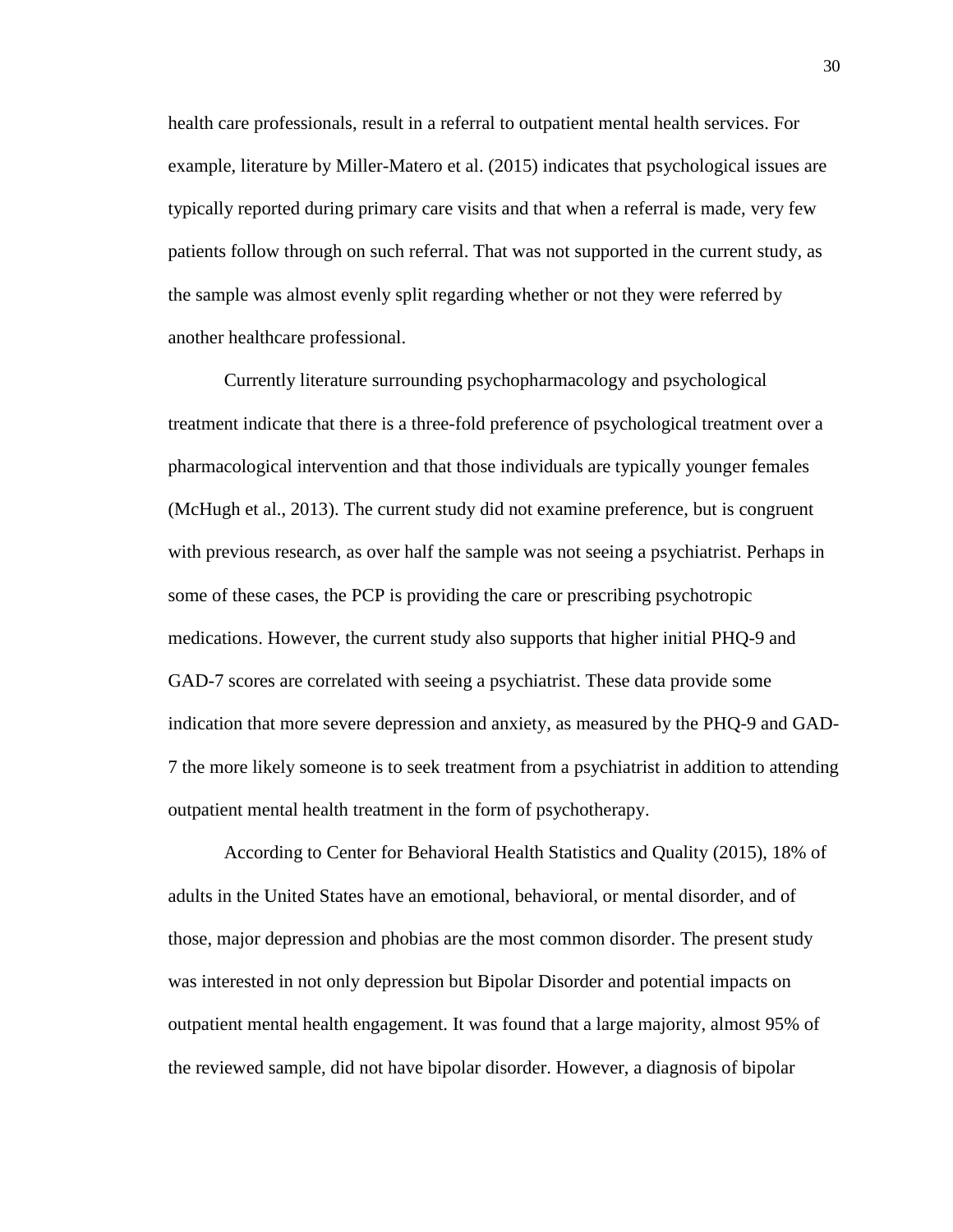disorder was found to be significantly correlated with initial PHQ-9 score but not GAD-7. This finding potentially reflects the depressive nature of bipolar disorder without associated anxiety while also providing some valuable information on the degree to which those individuals with Bipolar engage in outpatient mental health treatment.

The last two variables examined in the current study were office location and number of comorbid and or chronic conditions in addition to a primary mental health diagnosis. Current literature surrounding treatment seeking and socioeconomic status indicates that there are disparities in treatment based on this variable. In the current study, most individuals were employed (85%); however, treatment location was approximately evenly divided between urban and suburban locations, with slightly more individuals attending treatment at an urban office location. These data are not necessarily congruent with previous findings that most an urban residents are of lower socioeconomic status and underserved than suburban residents. With the majority of the sample employed, it is difficult to determine socioeconomic level. Lastly, as it pertains to number of comorbid and or chronic conditions, age was found to be significantly correlated: the older the individual, the more likely they were to have more health challenges.

Although hypothesis 1 was not supported, there were a few correlations that inform some interactions and intersections between variables examined. This may be useful in future research. Hypothesis 2 was a bit more challenging to explore, as there were only 19 of 225 client files that had a complete data set, that is initial and  $12<sup>th</sup>$  session PHQ-9 and GAD-7 scores. However, the 19 files that did include these data points were found to have significant differences between initial PHQ-9 and GAD-between initial and  $12<sup>th</sup>$  session scores. This lends some support to the effectiveness of engaging in outpatient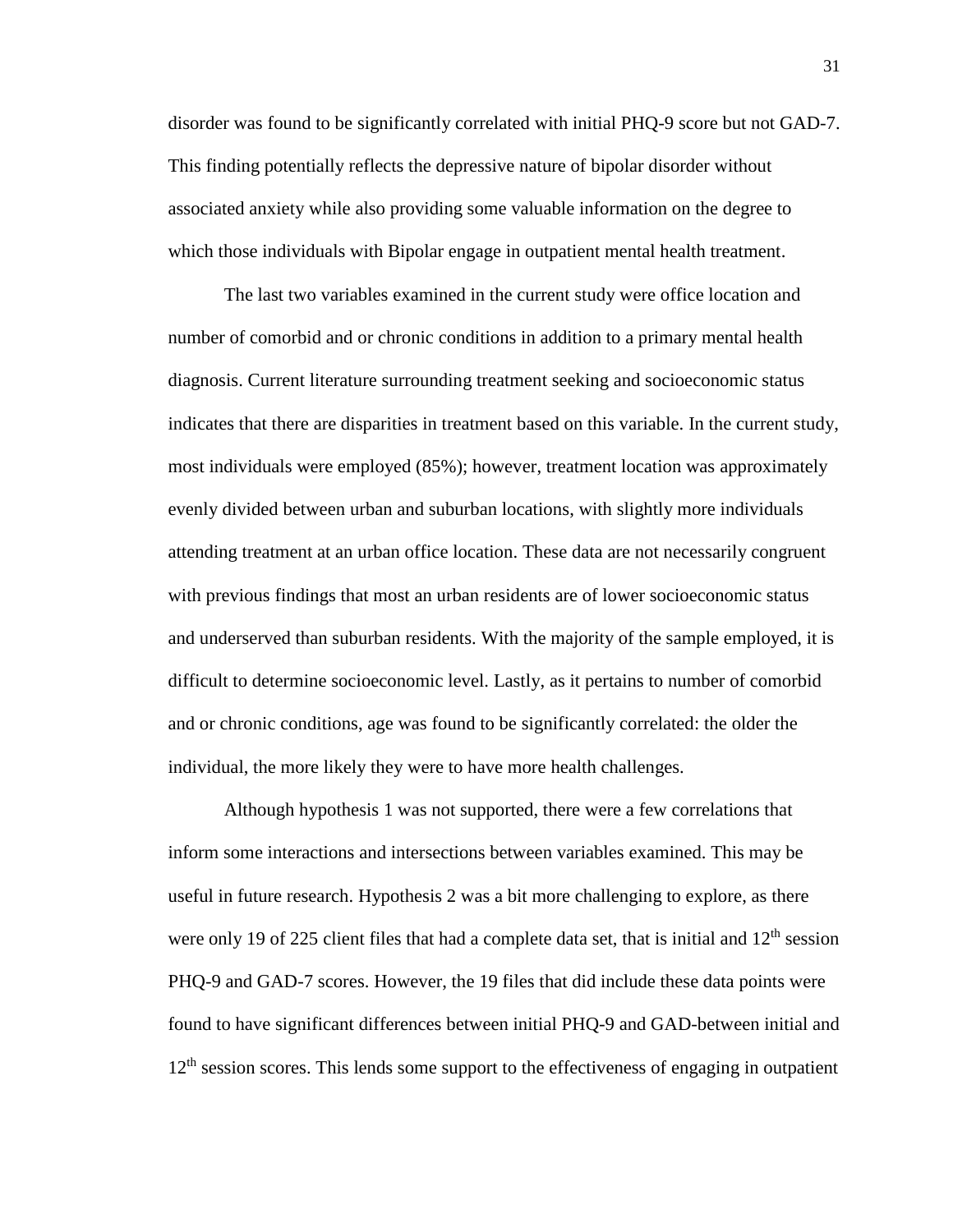mental health services as over 12 sessions, the 19 individuals included, improved based on their depression and anxiety screeners.

#### **Limitations**

The examination of hypothesis 2 uncovered one of a few limitations surrounding the present study, missing data from patient files. The client files used to populate the statistical database were missing large amounts of demographical and clinical data. For example, it was pointed out that out of 225 client files reviewed and included, only 19 of them had initial and  $12<sup>th</sup>$  session PHQ-9 and GAD-7 scores. Additionally, it was at times hard to decipher other variables such as employment, engagement with psychiatry, referral sources, chronicity/comorbidity, as well as other variables given the availability of these specific data points in client files and or documentation.

Another limitation to the study is the sample used. The current study used a sample that was privately insured, on the East coast, and currently engaged in outpatient mental health treatment. Given these limitations, it makes it difficult to generalize these results to other populations.

One of the major strengths of this study is that it adds to the literature on factors that predict outpatient mental health utilization. It would be helpful to know what potential factors may influence such utilization given that the current resources do not fully meet the demand of the mental health needs. For example, there would be great utility in being able to allocate a certain number of resources given a certain demographic and or clinical profile to ensure that needs can be met.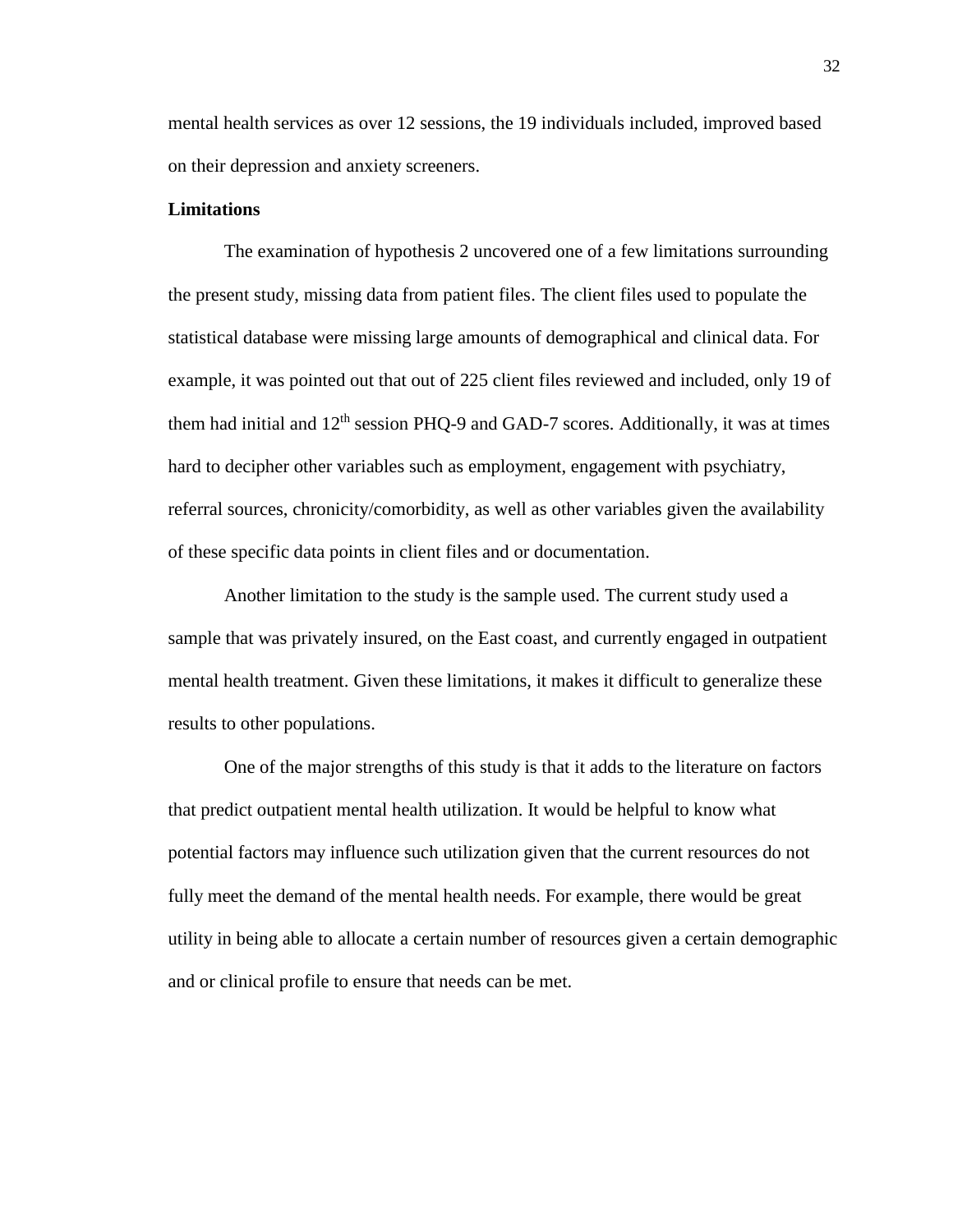#### **Future Directions**

Based on the findings of the current research, there are several future directions that could be explored. None of the factors examined predicted the number of outpatient mental health sessions attended. As previously mentioned, it would be helpful to be able identify factor(s) that influence engagement to ensure appropriate allocation of resources. To do this, it may be helpful to examine other variables not included in this study. For example, measuring motivation or functional impairment in daily living may be two variables worth exploring, as they may influence engagement in outpatient mental health. It also may be advantageous to extend some of the existing literature to explore what makes a difference on whether or not someone engages in outpatient mental health services after a referral is made.

Mental health treatment is a large expenditure and the number of individuals seeking treatment far outweighs the supply of providers. The issues surrounding the demand for and supply of mental health services are common, critical and costly. The client and clinical factors examined in this research were not found to have predictive value as it pertains to outpatient mental health utilization measured in sessions attended. However, it is still believed that identifying those variables that predict utilization of such services may prove informative in assisting treatment providers to ensure adequate allocation of resources in treatment planning and delivery.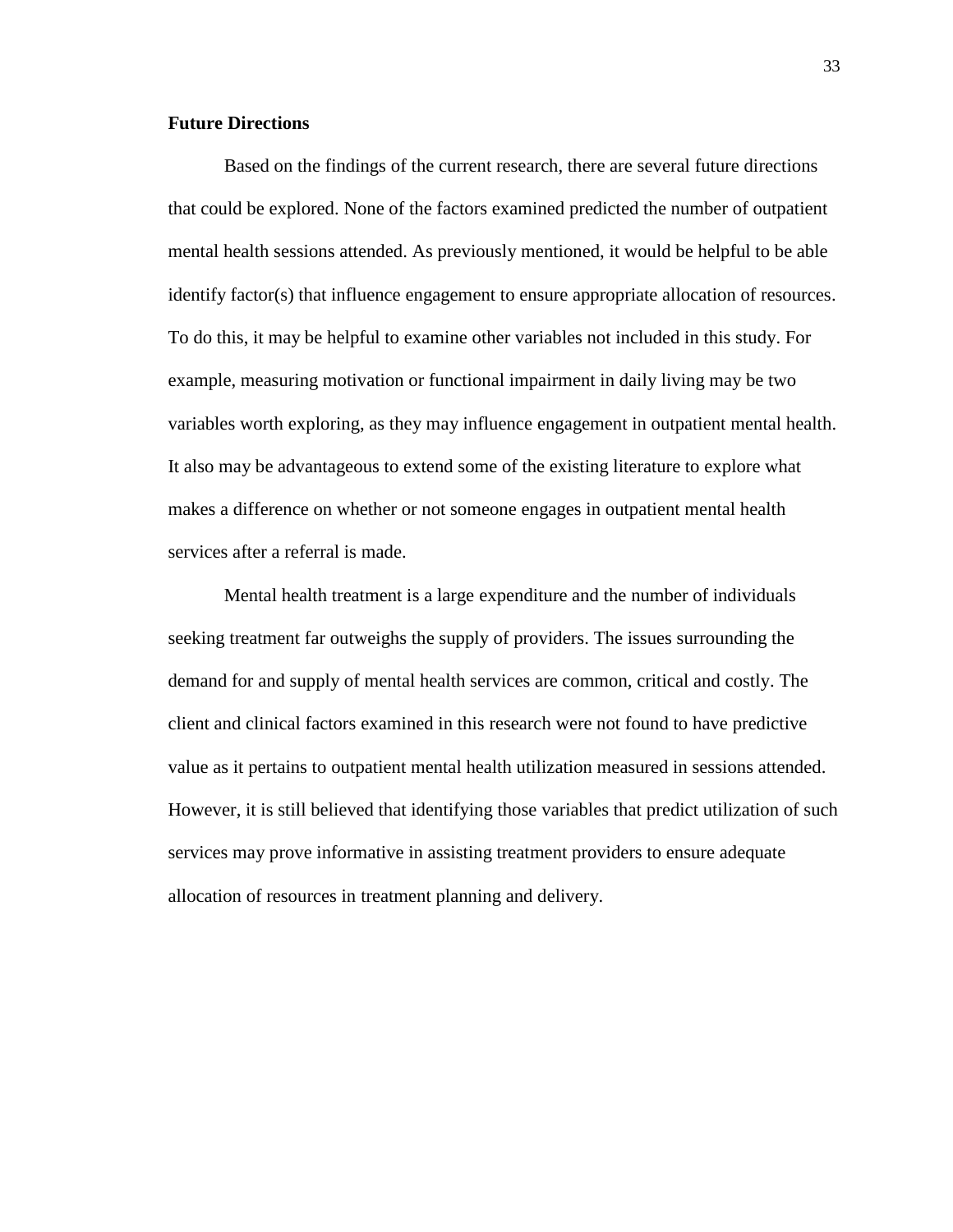#### References

Braithwaite, S., & Holt-Lunstad, J. (2017). Romantic relationships and mental health. *Current Opinion in Psychology, 13,* 120–125. https://doi.org/10.1016/j.copsyc.2016.04.001

Breslau, J., Cefalu, M., Wong, E. C., Burnam, M. A., Hunter, G. P., Florez, K. R., & Collins, R. L. (2017). Racial/ethnic differences in perception of need for mental health treatment in a US national sample. *Social Psychiatry and Psychiatric Epidemiology, 52*(8), 929–937. https://doi.org/10.1007/s00127-017-1400-2

Bureau of Economic Analysis Health Care Satellite Account (Blended Account). (bea.gov).

Bush, H. (2012). Health care's costliest 1%. *Hospitals & Health Networks, 86*(9), 30.

- Center for Behavioral Health Statistics and Quality. (2016). 2015 National Survey on Drug Use and Health: Detailed Tables. Substance Abuse and Mental Health Services Administration, Rockville.
- Choi, N. G., DiNitto, D. M., & Marti, C. N. (2016). Relationship Between the Types of Insurance Coverage and Outpatient Mental Health Treatment Use Among Older Adults. *Journal of Applied Gerontology, 35*(12), 1343–1362.
- Cunningham, A., Mautner, D., Ku, B., Scott, K., & LaNoue, M. (2017). Frequent emergency department visitors are frequent primary care visitors and report unmet primary care needs. *Journal of Evaluation in Clinical Practice, 23*(3), 567–573. https://doi.org/10.1111/jep.12672
- Delcher, C., Yang, C., Ranka, S., Tyndall, J., Vogel, B., & Shenkman, E. (2017). Variation in outpatient emergency department utilization in Texas Medicaid: A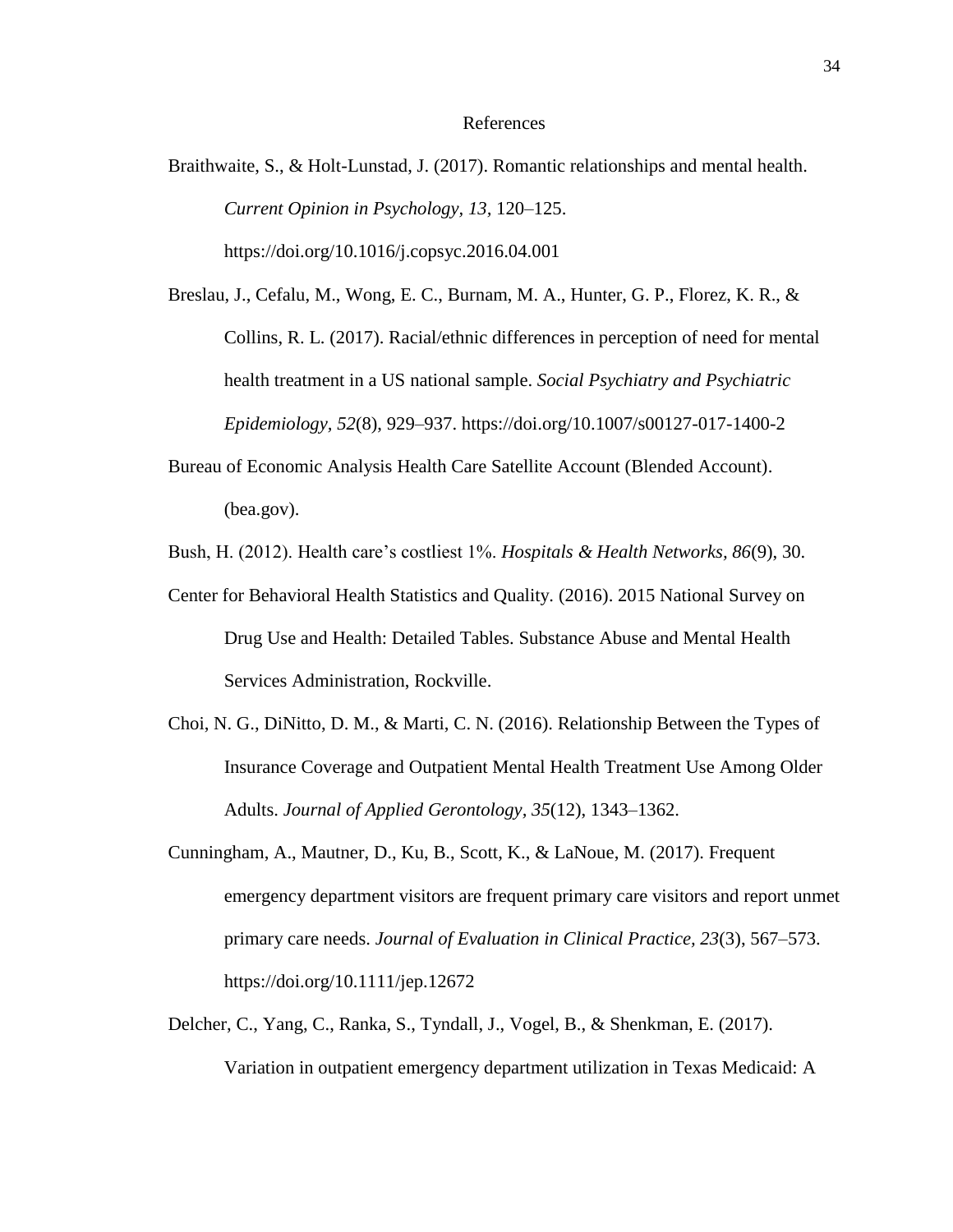state-level framework for finding 'superutilizers'. *International Journal of Emergency Medicine, 10*(1), 1-9. doi:10.1186/s12245-017-0157-4

- DiNapoli, E. A., Cully, J. A., Wayde, E., Sansgiry, S., Yu, H. J., & Kunik, M. E. (2016). Age as a predictive factor of mental health service use among adults with depression and/or anxiety disorder receiving care through the Veterans Health Administration. *International Journal of Geriatric Psychiatry, 31*(6), 575–582. https://doi.org/10.1002/gps.4362
- Emeche, U. (2015). Is a strategy focused on super-utilizers equal to the task of health care system transformation? Yes. *Annals of Family Medicine, 13*(1), 6-7. doi:10.1370/afm.1746
- Fingar, K. R., Barrett, M. L., & Jiang, H. J. (2017). A comparison of all-cause 7-day and 30-day readmissions, 2014. HCUP Statistical Brief #230. Agency for Healthcare Research and Quality, Rockville, MD. www.hcupus.ahrq.gov/reports/statbriefs/sb230-7-Day-Versus-30-Day-Readmissions.pdf.
- Firth, J., Kirzinger, A., & Brodie, M. (2016). Kaiser Health Tracking Poll: April 2016. https://www.kff.org/health-reform/report/kaiser-health-tracking-poll-april-2016/view/print/
- Fitzpatrick, T., Rosella, L. C., Calzavara, A., Petch, J., Pinto, A. D., Manson, H., Goel, V., & Wodchis, W. P. (2015). Looking beyond income and education: Socioeconomic status gradients among future high-cost users of health care. *American Journal of Preventive Medicine*, *49*(2), 161–171. https://doi.org/10.1016/j.amepre.2015.02.018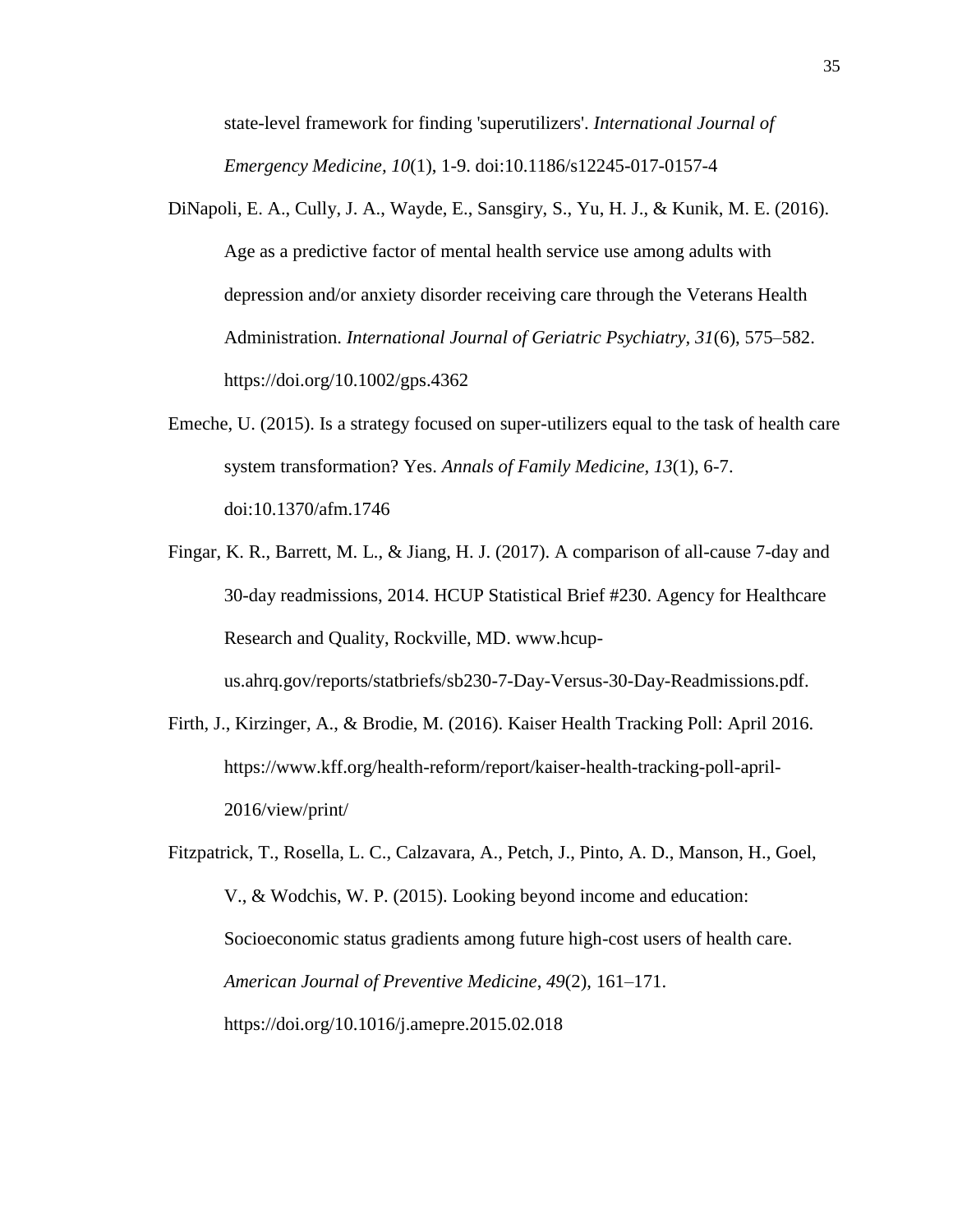- Gibb, S. J., Fergusson, D. M., & Horwood, L. J. (2011). Relationship duration and mental health outcomes: Findings from a 30-year longitudinal study. *British Journal of Psychiatry, 198*(1), 24–30. https://doi.org/10.1192/bjp.bp.110.083550
- Gil, L. A., Kothari, A. N., Brownlee, S. A., Ton-That, H., Patel, P. P., Gonzalez, R. P., Luchette, F. A., & Anstadt, M. J. (2018). Superusers: Drivers of health care resource utilization in the national trauma population. Surgery, 164, 848–855. https://doi.org/10.1016/j.surg.2018.04.046
- GBD 2015 Mortality and Causes of Death Collaborators. Global, regional, and national life expectancy, all-cause mortality, and cause-specific mortality for 249 causes of death, 1980–2015: A systematic analysis for the Global Burden of Disease 2015. *Lancet, 388*(10054), 1459-1544.
- Jones, E. E., & Zoppel, C. L. (1982). Impact of client and therapist gender on psychotherapy process and outcome. *Journal of Consulting and Clinical Psychology, 50*(2), 259–272
- Klein, M., Ciotoli, C., & Chung, H. (2011). Primary care screening of depression and treatment engagement in a university health center: A retrospective analysis. *Journal of American College Health, 59*(4), 289–295.
- Liddon, L., Kingerlee, R., & Barry, J. A. (2018). Gender differences in preferences for psychological treatment, coping strategies, and triggers to help‐seeking. *British Journal of Clinical Psychology, 57*(1), 42–58.
- McHugh, R. K., Whitton, S. W., Peckham, A. D., Welge, J. A., & Otto, M. W. (2013). Patient preference for psychological vs pharmacologic treatment of psychiatric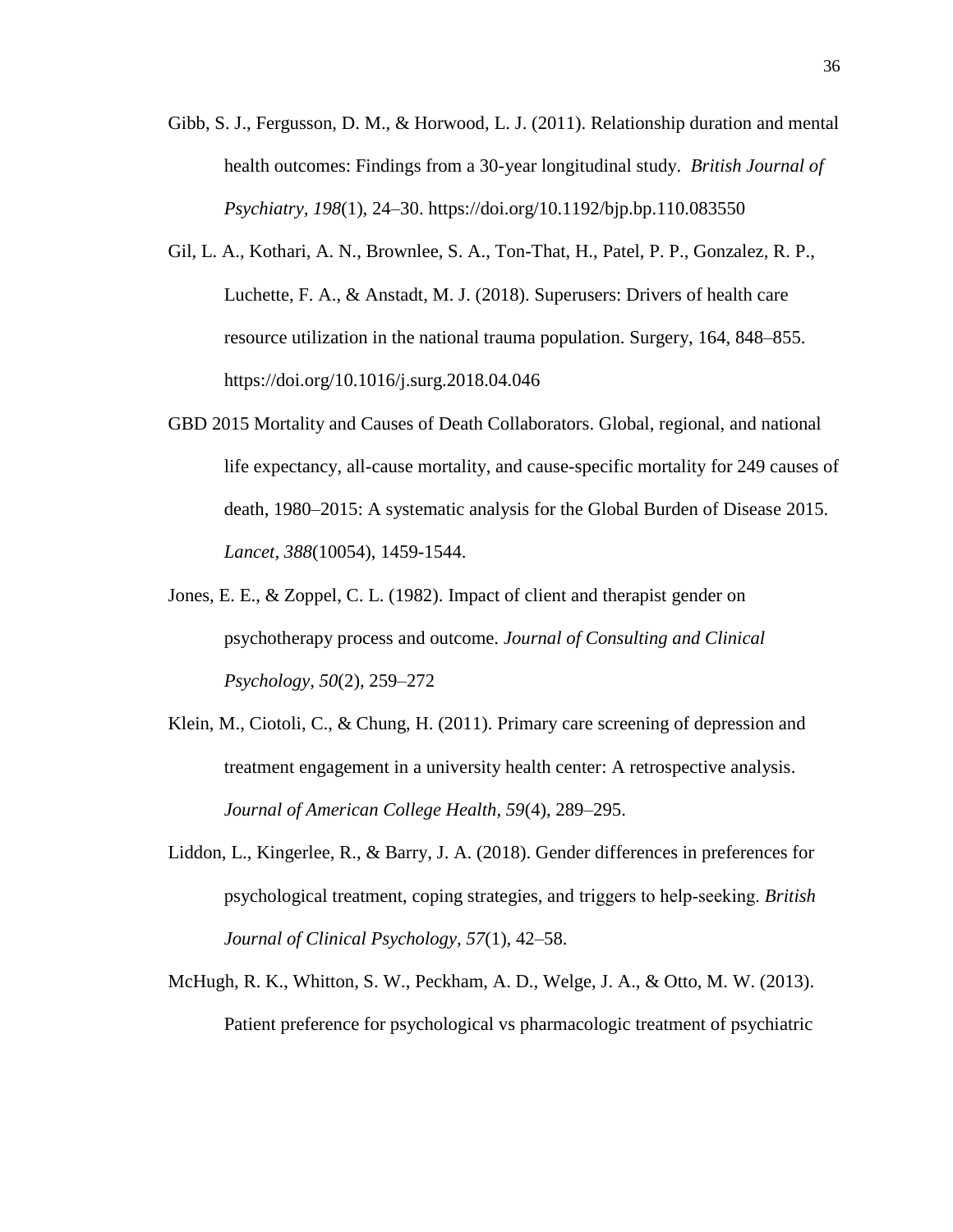disorders. *Journal of Clinical Psychiatry, 74*(6), 595–602. https://doi.org/10.4088/jcp.12r07757

- Miller-Matero, L. R., Dubaybo, F., Ziadni, M. S., Feit, R., Kvamme, R., Eshelman, A., & Keimig, W. (2015). Embedding a psychologist into primary care increases access to behavioral health services. *Journal of Primary Care and Community Health, 6*(2), 100–104.
- Parent, M. C., Hammer, J. H., Bradstreet, T. C., Schwartz, E. N., & Jobe, T. (2018). Men's Mental Health Help-Seeking Behaviors: An Intersectional Analysis. *American Journal of Men's Health, 12*(1), 64–73.
- Petrey, L. B., Weddle, R. J., Richardson, B., Gilder, R., Reynolds, M., Bennett, M., Cook, A., Foreman, M., & Warren, A. M. (2015). Trauma patient readmissions: Why do they come back for more?. Journal of Trauma & Acute Care Surgery, 79(5), 717-725. doi:10.1097/TA.0000000000000844
- Rotermann, M. (2017). High use of acute care hospital services at age 50 or older. *Health Reports, 28*(9), 3-16.
- Ruiz, M. A., Zamorano, E., García-Campayo, J., Pardo, A., Freire, O., & Rejas, J. (2011). Validity of the GAD-7 scale as an outcome measure of disability in patients with generalized anxiety disorders in primary care. *Journal of Affective Disorders, 128*(3), 277–286. https:/doi:10.1016/j.jad.2010.07.010

Seaberg, D., Elseroad, S., Dumas, M., Mendiratta, S., Whittle, J., Hyatte, C., & Keys, J. (2017). Patient navigation for patients frequently visiting the emergency department: A randomized, controlled trial. *Academic Emergency Medicine, 24*(11), 1327-1333. doi:10.1111/acem.13280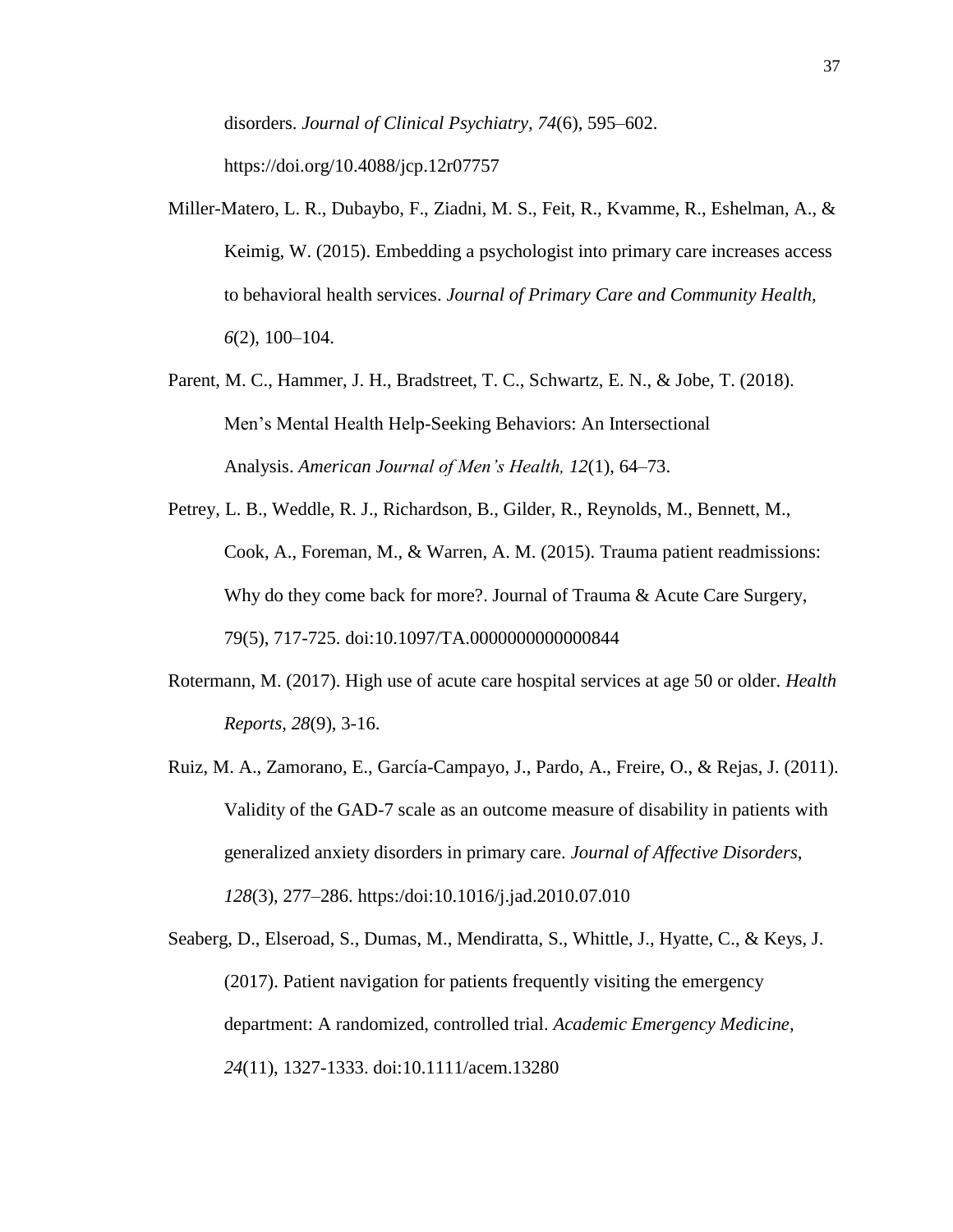- Seal, K. H., Maguen, S., Cohen, B., Gima, K. S., Metzler, T. J., Ren, L., Bertenthal, J. & Marmar, C. R. (2010). VA mental health services utilization in Iraq and Afghanistan veterans in the first year of receiving new mental health diagnoses. *Journal of Traumatic Stress*, *23*(1), 5–16.
- Soril, L. J. J., Leggett, L. E., Lorenzetti, D. L., Noseworthy, T. W., & Clement, F. M. (2016). Characteristics of frequent users of the emergency department in the general adult population: A systematic review of international healthcare systems. *Health Policy, 120*, 452–461. https://doi.org/10.1016/j.healthpol.2016.02.006
- Stanley, I. H., Hom, M. A., & Joiner, T. E. (2017). Neither attention-seeking nor reassurance-seeking predicts duration or frequency of psychotherapy utilization. *Stigma and Health, 2*(4), 245–253. https://doi.org/10.1037/sah0000058
- Swift, J., Greenberg, R., Tompkins, K., & Parkin, S., (2017). Treatment refusal and premature termination in psychotherapy, pharmacotherapy and their combination: A meta-analysis of head-to-head comparisons. *Psychotherapy, 54*(1), 47–57.
- Todd, M., & Teitler, J. (2018). Darker days? Recent trends in depression disparities among US adults. *American Journal of Orthopsychiatry, 89*(6), 727–735, https://doi.org/10.1037/ort0000370
- Westfall, J. M. (2014). Cold spotting. *Families, Systems, and Health, 32*(1), 10-11. doi:10.1037/fsh0000016
- Whitton, S. W., Dyar, C., Newcomb, M. E., & Mustanski, B. (2018). Romantic involvement: A protective factor for psychological health in racially-diverse young sexual minorities. *Journal of Abnormal Psychology, 127*(3), 265–275. https://doi.org/10.1037/abn0000332